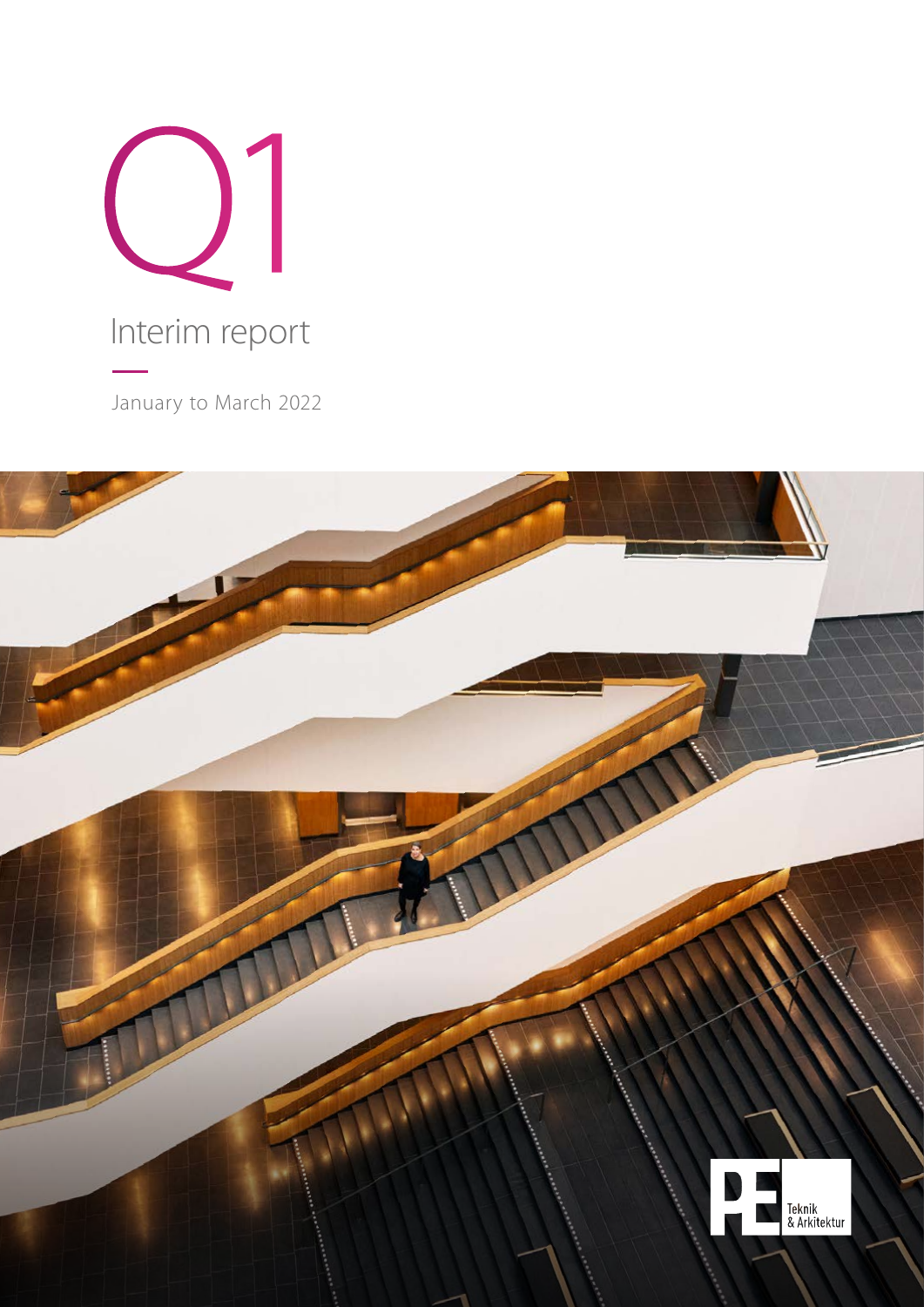# Stronger margins for Q1 –

EBITA improved to SEK 20.0 million (18.2) in the quarter, which equates to an EBITA margin of 8.0 percent (6.5). The improvement is driven by our focus on buildings, which has led to a higher utilisation rate, lower overheads and a more efficient organisation. Net revenue totalled SEK 250 million (282.0). The decline is an effect of our new strategic direction, which has involved divesting and discontinuing businesses.

### First quarter, 1 January–31 March 2022

- **•** Net revenue totalled SEK 250.3 million (282.0)
- **•** EBITA was SEK 20.0 million (18.2) and the EBITA margin was 8.0 percent (6.5)
- **•** EBIT was SEK 18.1 million (15.5) and the operating margin was 7.2 percent (5.5)
- **•** Profit for the period totalled SEK 12.0 million (9.3)
- **•** Earnings per share for the period amounted to SEK 0.49 (0.38); there is no dilution effect
- **•** On 18 January, it was announced that Liselotte Haglind will take on the position as Chief Financial Officer. Liselotte will officially take on her new position at the latest in July 2022. The current Chief Financial Officer, Peter Sandberg, will leave the company in July
- **•** During the quarter, the Board of Directors of Projektengagemang Sweden AB, based on the authorisation granted by the Annual General Meeting held on 5 May 2021, resolved to acquire class B treasury shares on Nasdaq Stockholm. On 30 March 2022, 500,000 class B shares were acquired



# ,,

The margin improvement is an effect of our focus on buildings



# Contact details

**Helena Hed** President and CEO +46 (0)10 516 00 00 helena.hed@pe.se

**Peter Sandberg** Chief Financial Officer +46 (0)10 516 03 67 peter.sandberg@pe.se

# Financial calendar

| 2022 Annual General Meeting   | 5 May 2022       |
|-------------------------------|------------------|
| Interim report April-June     | 15 July 2022     |
| Interim report July-September | 28 October 2022  |
| Year-end report 2022          | 10 February 2023 |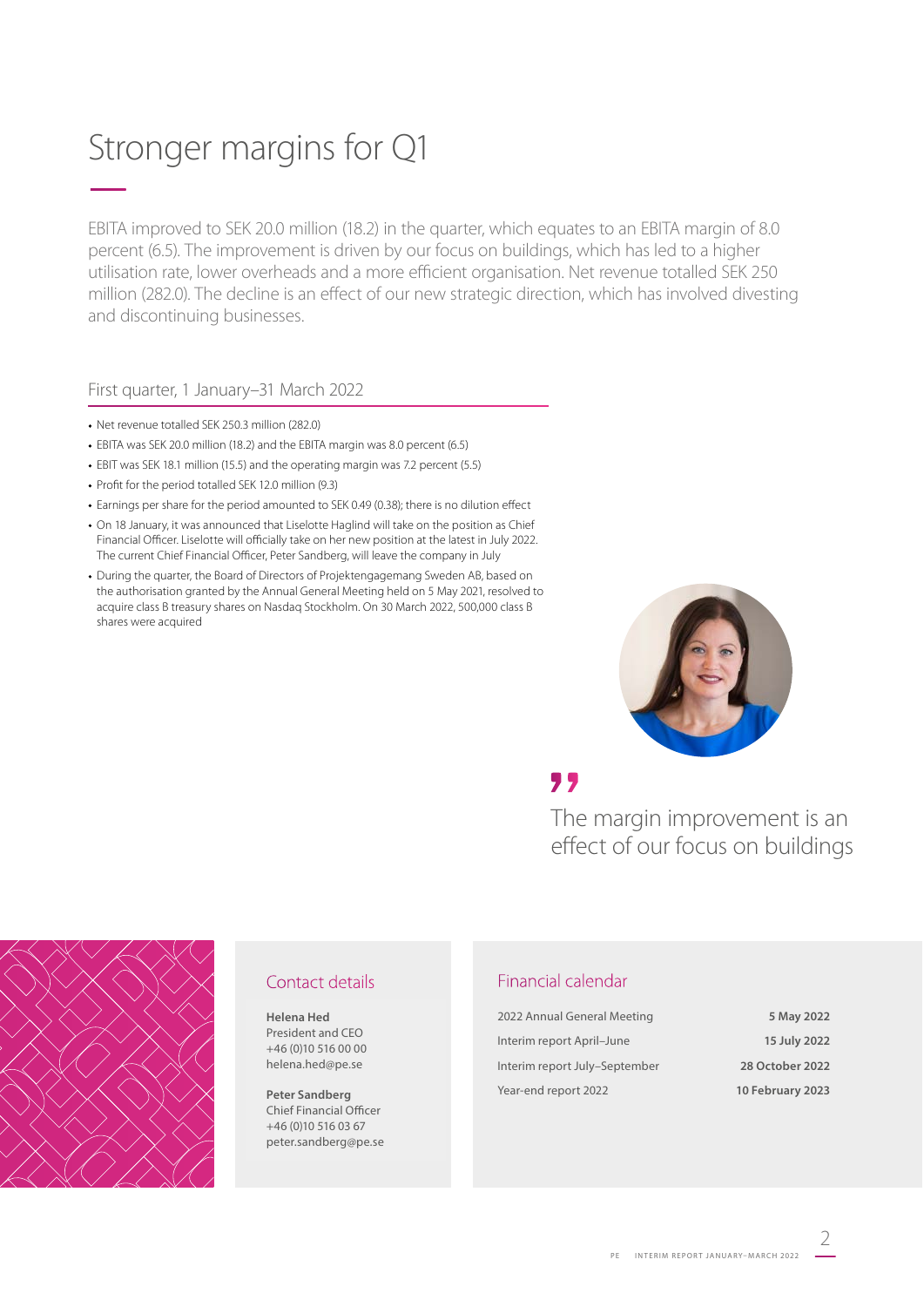## Group summary

|                                                                                  | 3 months        |                 | 12 months       |                    |
|----------------------------------------------------------------------------------|-----------------|-----------------|-----------------|--------------------|
| <b>SEKm</b>                                                                      | Jan-Mar<br>2022 | Jan-Mar<br>2021 | Jan-Dec<br>2021 | Rolling<br>12 mths |
| Net revenue                                                                      | 250.3           | 282.0           | 1,012.8         | 981.1              |
| EBITA                                                                            | 20.0            | 18.2            | 56.9            | 58.6               |
| EBITA margin, %                                                                  | 8.0             | 6.5             | 5.6             | 6.0                |
| Operating profit/loss, EBIT                                                      | 18.1            | 15.5            | 39.9            | 42.5               |
| Operating margin, %                                                              | 7.2             | 5.5             | 3.9             | 4.3                |
| Profit/loss for the period                                                       | 12.0            | 9.3             | 20.2            | 22.9               |
| Earnings per share outstanding for the period, SEK (there is no dilution effect) | 0.49            | 0.38            | 0.82            | 0.94               |
| Net receivables (-)/debt                                                         | 291.5           | 304.2           | 276.9           | 294.0              |

**Net revenue EBITA** 





SEK  $250<sub>m</sub>$  SEK  $20<sub>m</sub>$ 

Net revenue (282)

EBITA (18)

8.0%

EBITA margin (6.5)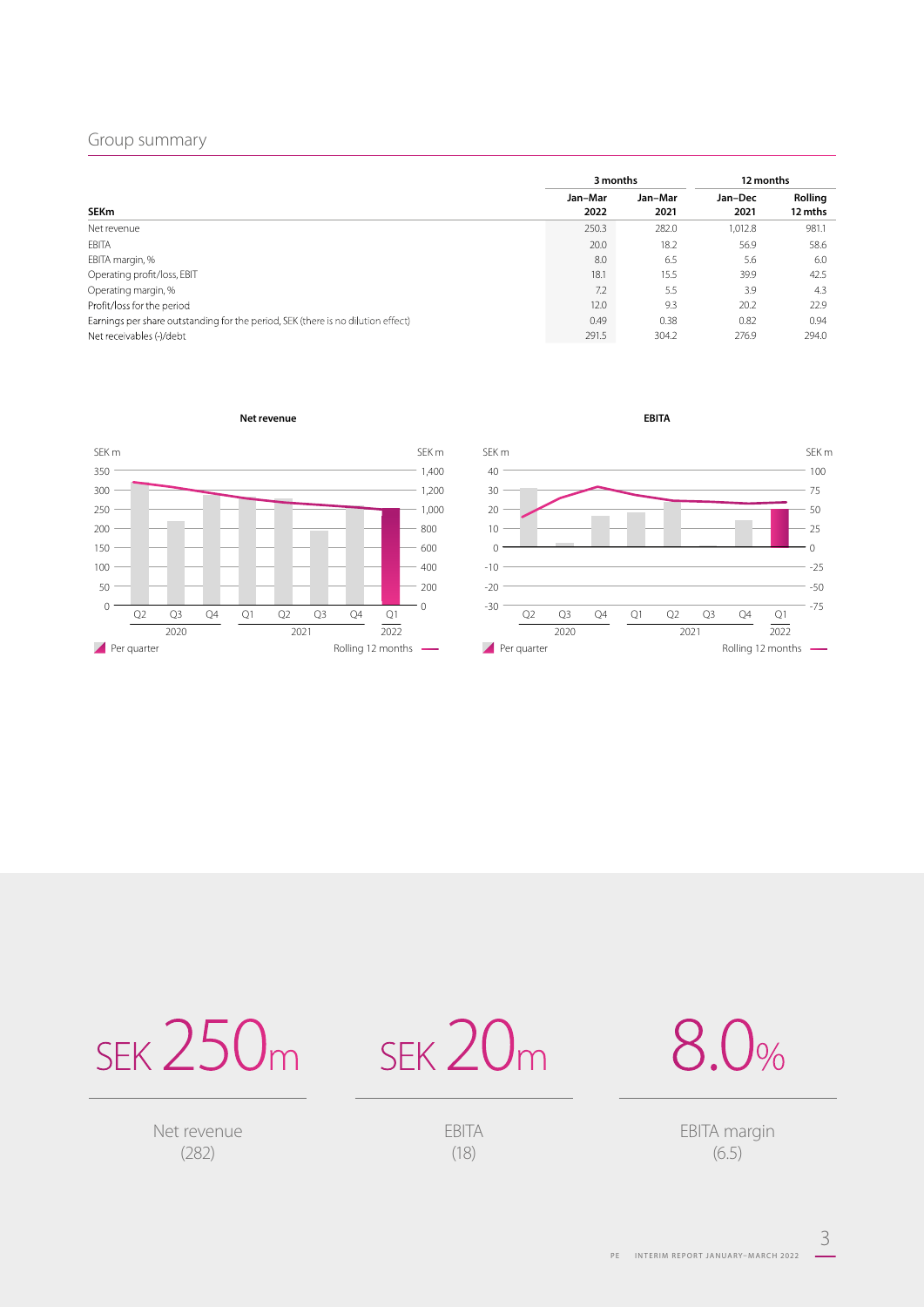# CEO comments –

In the first quarter of 2022 we improved our margin, and sales from our core operating activities are consistent with that of the previous year. The work we have done to focus our activities on buildings is paying off, and we are proud of what we have achieved.

In parallel with the uncertain geopolitical situation with a war in Europe and Covid-19, the world is facing the need for a rapid transition to a more sustainable society. Here at PE we have considerable opportunities to exert our influence and we have an important role to play in the climate crisis, which is a huge source of motivation for everyone in the company. Our engineers, architects and specialists are working alongside our customers to design smart, sustainable and effective solutions. The direction we have established – to become Sweden's leading consultant focusing on buildings and their environment in 2025 – gives us a

clear and unique position in the market, strengthens our offering and increases our ability to win new assignments and attract new employees.

This quarter has seen an improvement in profit compared with last year. EBITA increased to SEK 20.0 million (18,2), which equates to an EBITA margin of 8.0 percent (6.5). Earnings per share rose by 30 percent to SEK 0.49 (0.38). Our focus on buildings has led to an increased utilisation rate, which along with a more efficient organisation and sound cost control has strengthened our competitiveness. Earnings for Architecture & Management and Civil Engineering & Infrastructure saw an improvement, while Systems reported lower earnings compared with last year. We have a clear view of what needs to be done to boost profitability in Systems, and we are seeing indications of a gradual recovery in the market.

> " Our focus on buildings boosts our competitiveness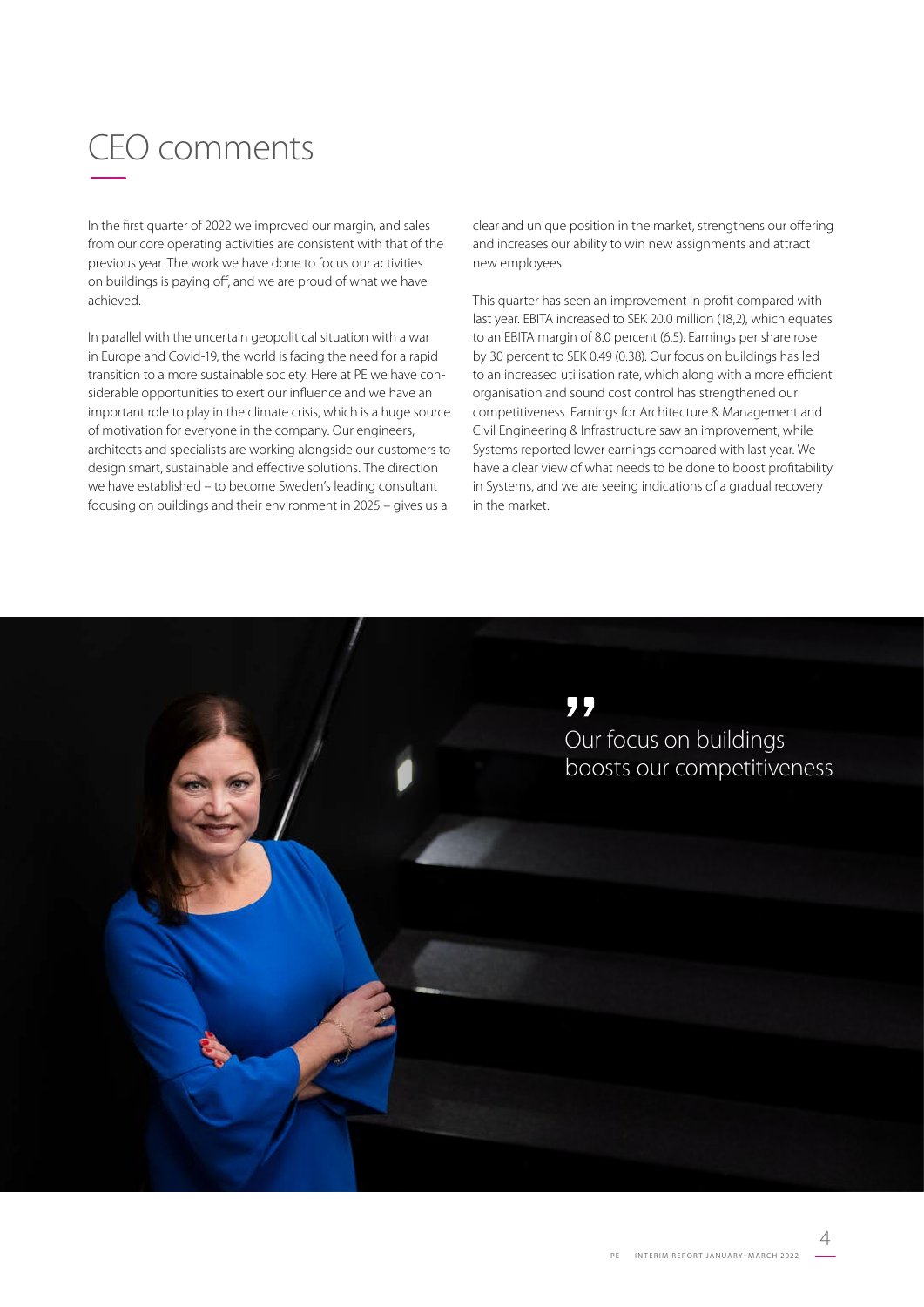Net revenue in the first quarter was SEK 250 million (282.0). The decrease amounts to 11 percent and is a result of the divestment of the railway business and the discontinuation of the industrial business, as well as fewer employees compared with the same period last year. Adjusted organic growth between the years is down 5 percent, but if we also factor in higher sickness absence due to Covid-19, we can see that our core business is delivering sales at a level consistent with the previous year. Efforts to generate profitable growth have continued apace. We have concentrated on delivering in our client assignments, boosting marketing and sales initiatives and recruiting and inducting new colleagues, all of which will have a gradual effect in 2022.

# Focus on leadership, recruitment and sales

Our clarified offering, with a focus on buildings, helped get 2022 off to a good start. We had a good order backlog going into the new year and have continued to see strong order intake in the first quarter. Our strong focus on recruitment will aid us in our return to growth following a period of streamlining and efficiency improvements to boost profitability. Last year we welcomed 120 new colleagues, which is more than ever before. We have a good reputation in the industry and can see our recruitment activities having a positive impact. Labour mobility in the sector is high, which means we need to work hard to recruit at the level required to generate growth. Long-term development of our leaders is the key to success in this endeavour. We are seeing these efforts paying off in terms of increased employee engagement, greater trust in management and a clearer sense of contributing to a sustainable society. We are delighted to note that at the end of the first quarter there are ten more of us than at the start of the year. Customer satisfaction has also grown significantly, and awareness of the PE brand and what we do is increasing. Our clarified position is attracting attention and helping us win new assignments.

# Healthy demand

The Swedish market for consulting services focused on sustainable urban planning is exhibiting stable demand and a willingness to invest. Russia's invasion of Ukraine is causing heightened uncertainty with regard to supply of goods, along with increased inflationary pressure in the construction industry, which may impact our clients to varying degrees going forward. Long-term needs for sustainable urban planning in both the private and public sectors are substantial, linked to urbanisation, the climate transition and digitalisation. Our primary focus is to generate organic growth by creating the highest possible customer and employee benefit, and to further strengthen our sales and recruitment efforts. We also take a positive view of the opportunity to make acquisitions in strategic areas. The updated financial targets and our strategic plan reflect the direction we are taking and we see significant opportunities to increase value creation for our stakeholders over the next few years.

I am proud of the work my colleagues are doing in some 13,000 assignments across Sweden. We work together in close-knit, dedicated teams alongside our clients to make our society a little better every day.

Stockholm, 5 May 2022

### **Helena Hed**

President and CEO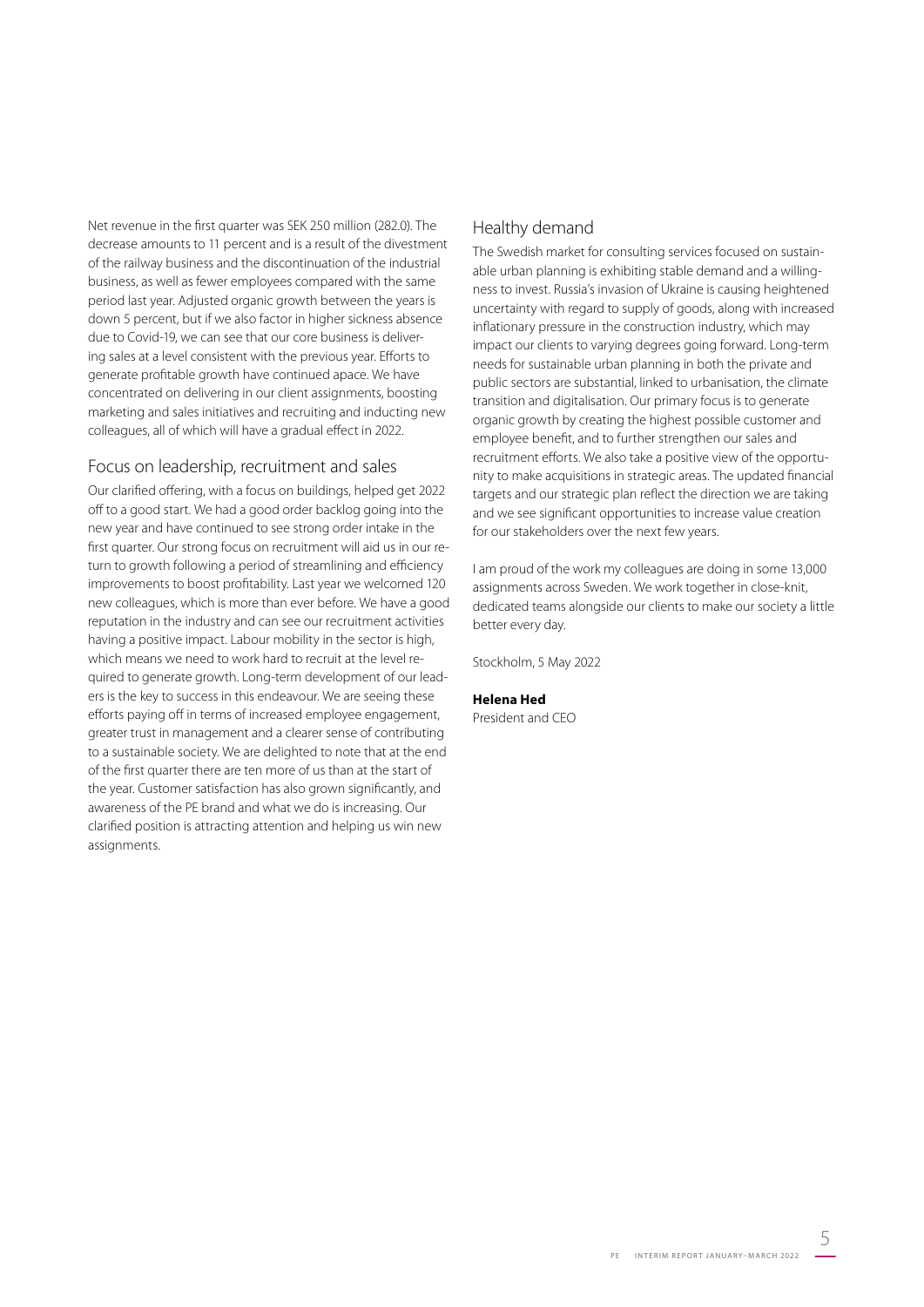# Segments: financial overview –

# Net revenue and operating profit by segment

|                                    |         | 3 months |         | 12 months |  |
|------------------------------------|---------|----------|---------|-----------|--|
|                                    | Jan-Mar | Jan-Mar  | Jan-Dec | Rolling   |  |
| <b>SEKm</b>                        | 2022    | 2021     | 2021    | 12 mths   |  |
| Net revenue                        |         |          |         |           |  |
| Architecture & Management          | 82.6    | 85.1     | 314.4   | 311.9     |  |
| Civil Engineering & Infrastructure | 99.0    | 107.3    | 389.2   | 381.0     |  |
| Systems                            | 75.4    | 95.5     | 325.2   | 305.1     |  |
| Miscellaneous                      | $-6.7$  | $-5.8$   | $-15.9$ | $-16.8$   |  |
| Total                              | 250.3   | 282.0    | 1,012.8 | 981.1     |  |
| <b>Earnings</b>                    |         |          |         |           |  |
| Architecture & Management          | 6.5     | 5.0      | 19.4    | 20.9      |  |
| Civil Engineering & Infrastructure | 17.0    | 10.1     | 35.7    | 42.6      |  |
| Systems                            | 1.1     | 7.4      | 7.8     | 1.6       |  |
| Miscellaneous                      | $-4.6$  | $-4.3$   | $-6.1$  | $-6.4$    |  |
| <b>EBITA</b>                       | 20.0    | 18.2     | 56.9    | 58.6      |  |
| Acquisition-related items          | $-1.9$  | $-2.7$   | $-17.0$ | $-16.1$   |  |
| <b>Operating profit/loss, EBIT</b> | 18.1    | 15.5     | 39.9    | 42.5      |  |
| Net financial items                | $-2.3$  | $-3.8$   | $-12.9$ | $-11.3$   |  |
| Tax                                | $-3.9$  | $-2.4$   | $-6.7$  | $-8.2$    |  |
| Profit/loss for the period         | 12.0    | 9.3      | 20.2    | 22.9      |  |



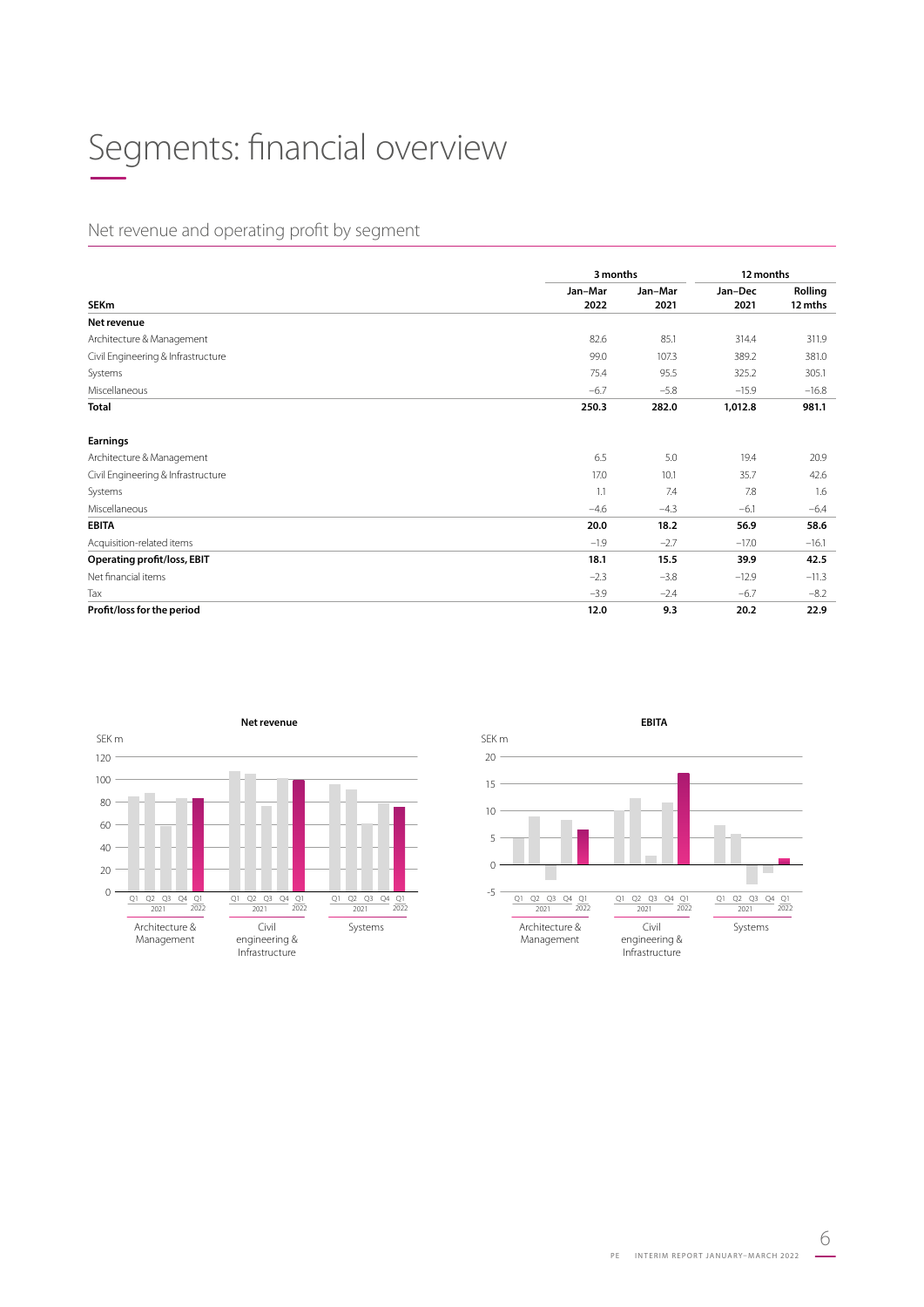# Revenue and earnings for the Group –

### First quarter, 1 January–31 March 2022

Net revenue for the first quarter was SEK 250.3 million (282.0), a decrease of 11 percent compared with the same period last year. The decline in sales between quarters is due to the divestment of the railway business on 1 September 2021, and the discontinuation of the industrial business, as well as fewer employees within all operating segments.

The calendar effect on revenue for quarter was SEK 2.1 million, as the period had half a working day more than the same period of the previous year.

Organic growth was –4.7 percent, adjusted for the effect of divested and discontinued businesses in 2021 and the calendar effect. Profit before acquisition-related items (EBITA) was SEK 20.0 million (18.2), and operating profit (EBIT) was SEK 18.1 million (15.5).

Profit for the quarter was persistently stable due to an increase in sales activity, lower overheads and a more efficient organisation and working practices. Earnings for Architecture & Management and Civil Engineering & Infrastructure were higher than the previous year, while earnings for Systems were lower.

### **Growth**

Annual growth of 15 percent over time, including acquisitions

### **Profitability**

10 percent EBITA margin over time

### **Leverage**

A net borrowings/ EBITDA ratio of max. 2.5

### **Dividend policy**

30–50 percent of profit for the year will be distributed to shareholders

7

Projektengagemang's financial targets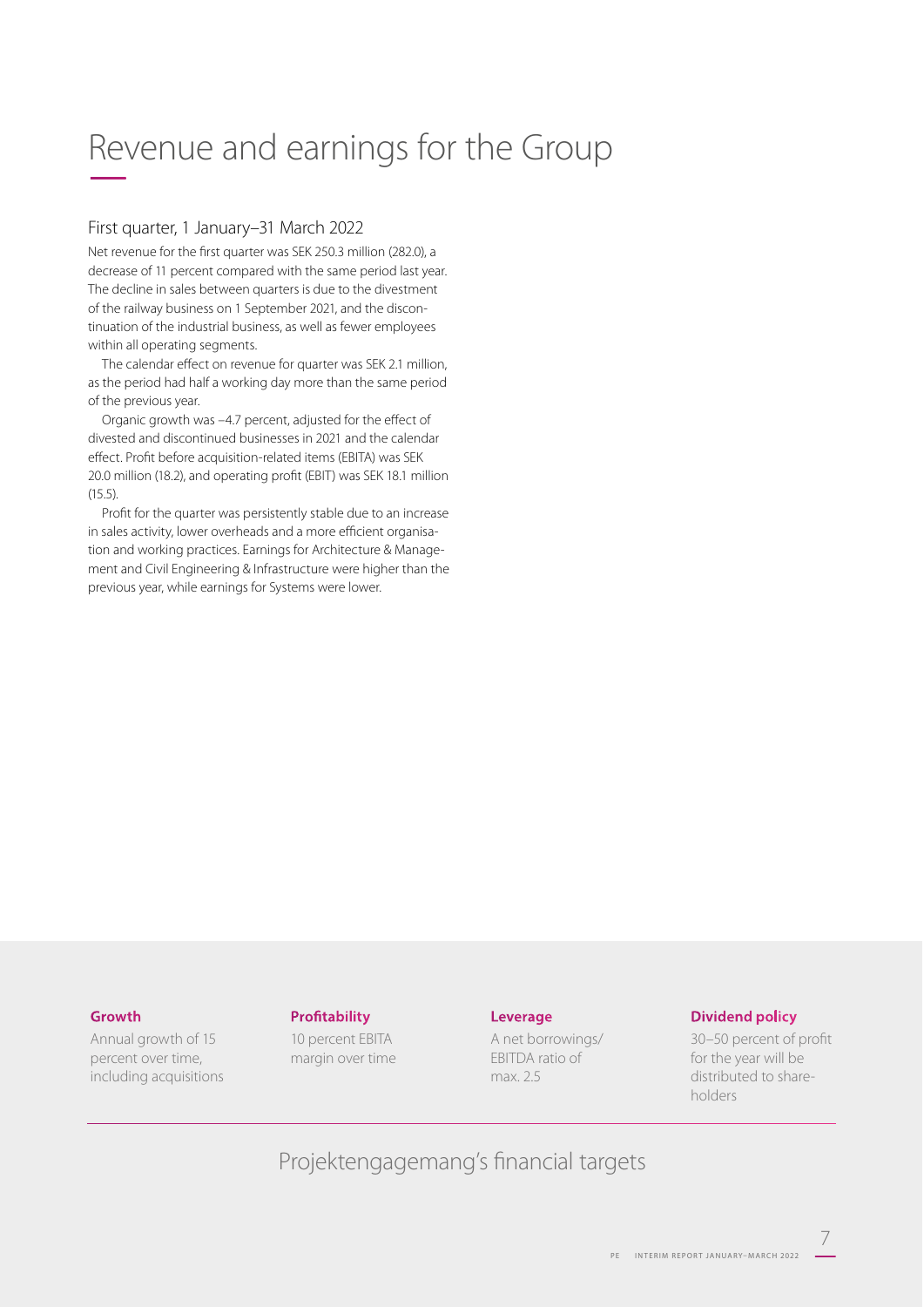# Architecture & Management –

Architecture & Management offers services in architecture, societal development and project management. We help our customers develop sustainable buildings and towns based on good architecture. Our solutions enable resource-efficient and flexible use of buildings with the lowest possible running costs, and ensuring a long lifespan.

Net revenue for the segment in the first quarter of 2022 was SEK 83 million (85). EBITA improved to SEK 6.5 million (5.0) and the EBITA margin rose to 7.8 percent (5.9).

The segment is continuing to achieve significant earnings improvements compared with the same period last year. A strong customer focus and increased sales efforts are the main reasons for the improved performance. The cost savings and efficiency

measures implemented have had the intended effect and are reflected in the positive result. We see significant opportunities to grow the business and are therefore putting considerable effort into recruitment. The market for the segment's services continued to be healthy during the quarter.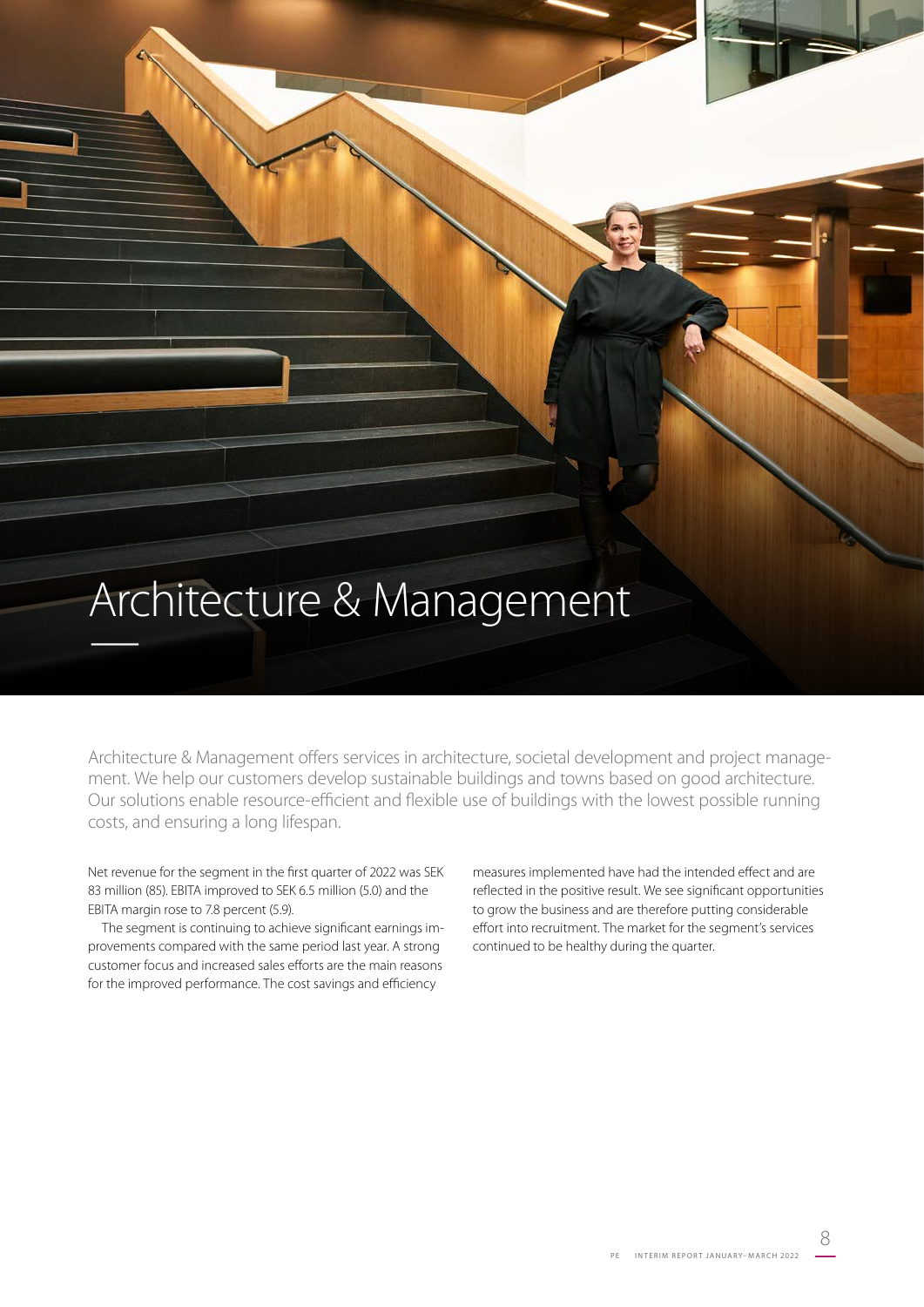### Segment review

|                                        | 3 months        |                 | 12 months       |                    |
|----------------------------------------|-----------------|-----------------|-----------------|--------------------|
| <b>SEKm</b>                            | Jan-Mar<br>2022 | Jan-Mar<br>2021 | Jan-Dec<br>2021 | Rolling<br>12 mths |
| Net revenue                            | 82.6            | 85.1            | 314.4           | 311.9              |
| - of which internal net revenue        | 7.5             | 6.7             | 23.0            | 23.8               |
| Total growth, %                        | $-2.8$          | $-25.3$         | $-16.4$         | 0.0                |
| - of which organic, %                  | $-2.8$          | $-25.3$         | $-16.4$         | 0.0                |
| - of which acquired/divested growth, % | 0.0             | 0.0             | 0.0             | 0.0                |
| <b>EBITA</b>                           | 6.5             | 5.0             | 19.4            | 20.9               |
| - EBITA margin, %                      | 7.8             | 5.9             | 6.2             | 6.7                |
| Average number of employees            | 218             | 226             | 217             | 215                |





# Examples of new assignments during the quarter

- Project design of Tvärbanetorg and surrounding public land in Helenelund for Sollentuna Municipality
- Inspection organisation for extension and conversion of Tidaholm prison for Specialfastigheter
- Project and construction management at Åsen care home for Håbo Municipality







EBITA margin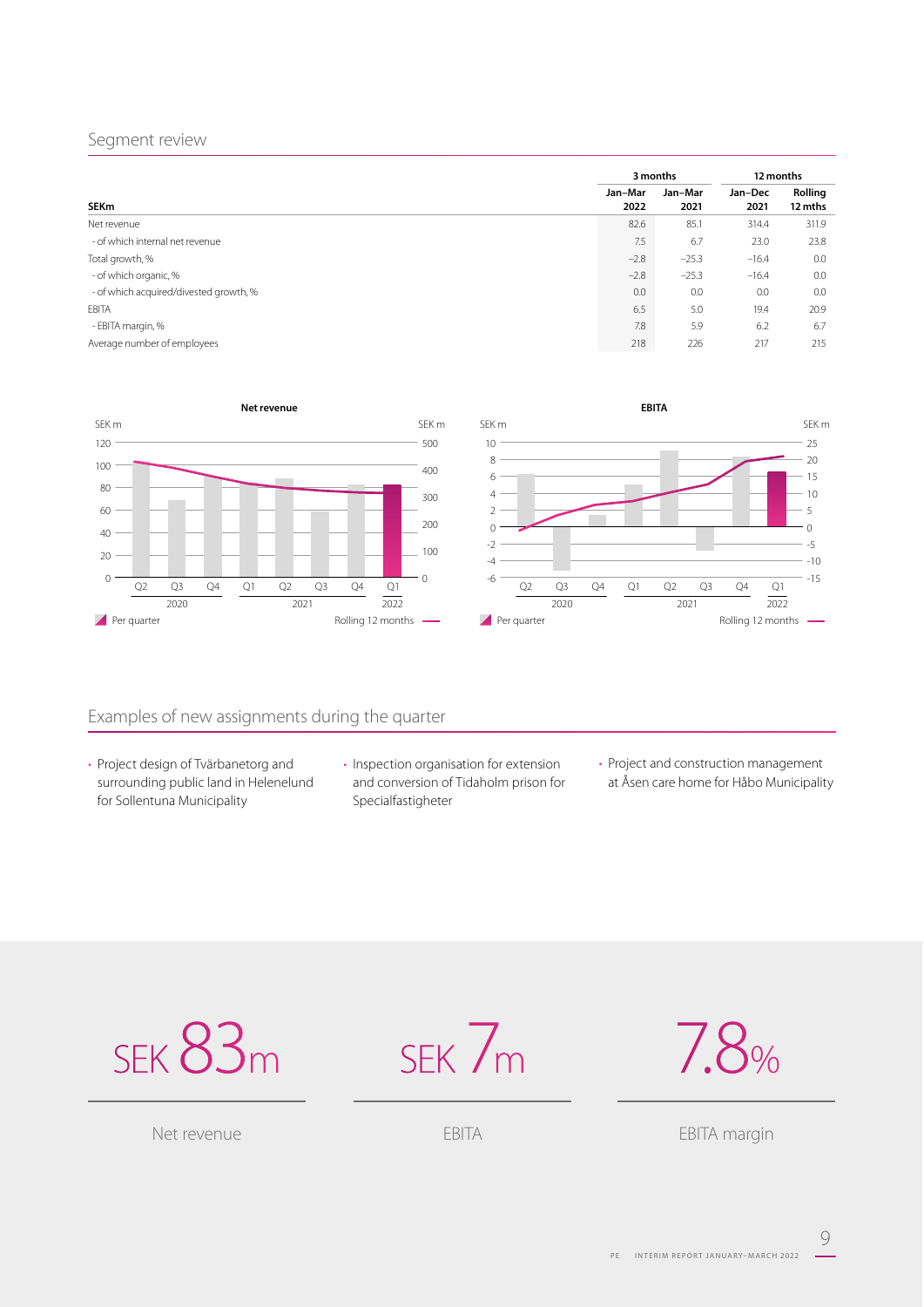# Civil Engineering & Infrastructure –

Civil Engineering & Infrastructure offers design and environmental solutions for all aspects of buildings and their surroundings. We help our clients develop resource-efficient, flexible, safe and low-carbon buildings as an important part of a safe, inclusive and sustainable society.

Net revenue for the segment in the first quarter of 2022 was SEK 99 million (107). EBITA improved to SEK 17.0 million (10.1) and the EBITA margin rose to 17.2 percent (9.4). The drop in sales from the divestment of the railway business amounts to SEK 9 million.

The segment is continuing to display a positive profitability trend and is delivering high margins. The segment's offering is now fully linked to buildings and their surroundings, which is reflected in earnings.

The market for the services we offer continued to improve during the quarter, and order levels are stable. Demand is strong, and we see continued good market conditions and expect a further increase in activity among our clients. All in all, this provides good prospects for growth in the segment and we are focusing heavily on recruitment.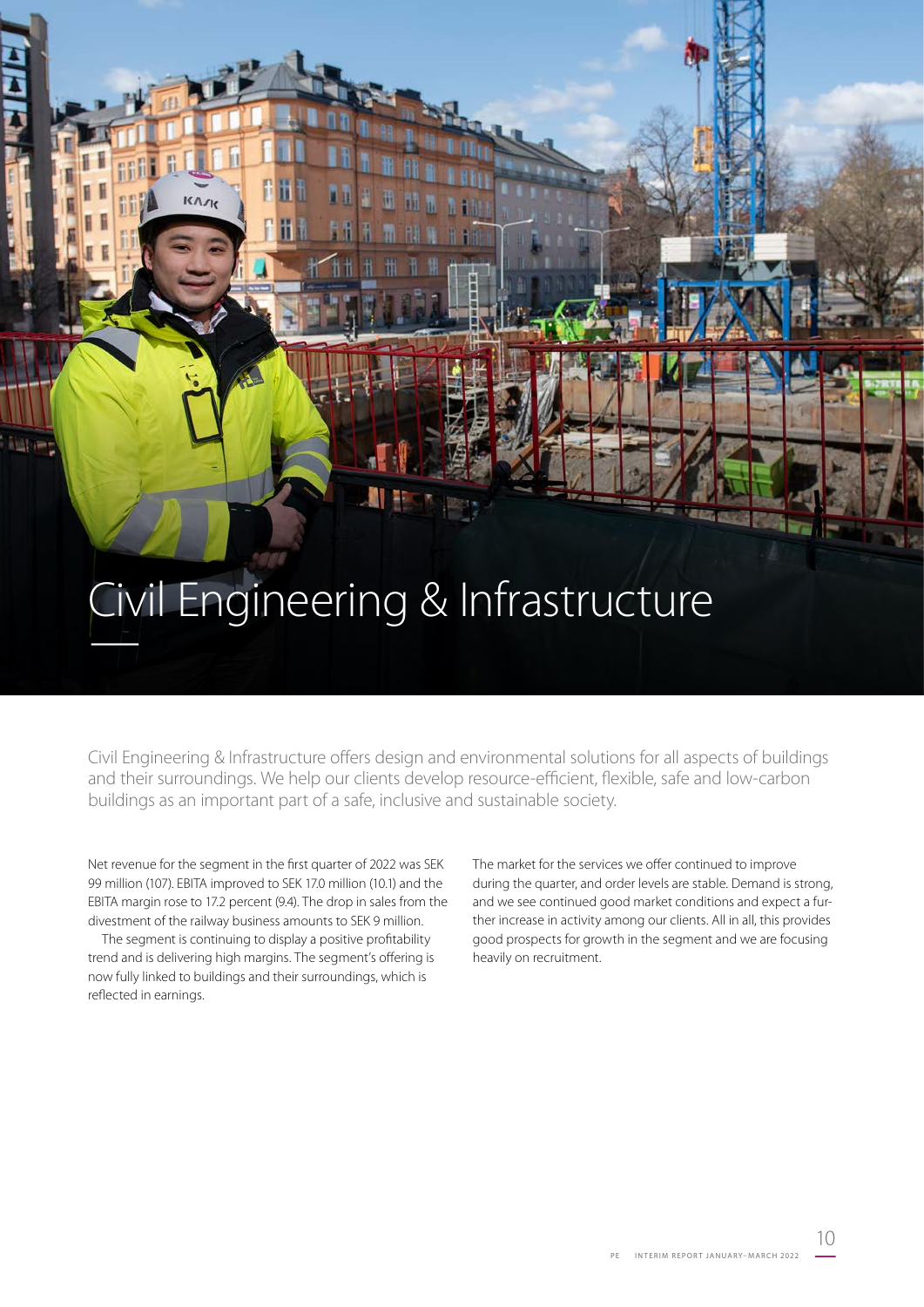### Segment review

|                                        | 3 months        |                 | 12 months       |                    |
|----------------------------------------|-----------------|-----------------|-----------------|--------------------|
| <b>SEKm</b>                            | Jan-Mar<br>2022 | Jan-Mar<br>2021 | Jan-Dec<br>2021 | Rolling<br>12 mths |
| Net revenue                            | 99.0            | 107.3           | 389.2           | 381.0              |
| - of which internal net revenue        | 4.5             | 4.9             | 17.0            | 16.6               |
| Total growth, %                        | $-7.7$          | $-12.9$         | $-14.6$         | 0.0                |
| - of which organic, %                  | 0.7             | $-12.9$         | $-12.0$         | 0.0                |
| - of which acquired/divested growth, % | $-8.4$          | 0.0             | $-2.6$          | 0.0                |
| <b>EBITA</b>                           | 17.0            | 10.1            | 35.7            | 42.6               |
| - EBITA margin, %                      | 17.2            | 9.4             | 9.2             | 11.2               |
| Average number of employees            | 253             | 298             | 278             | 267                |





# Examples of new assignments during the quarter

- Environmental coordination at Hanna Rydh school for SISAB
- Building documentation for the conversion of Bromma hospital for ByggDialog
- Development of SKF's old headquarters in Gamlestaden



SEK 17m

17.2%

EBITA margin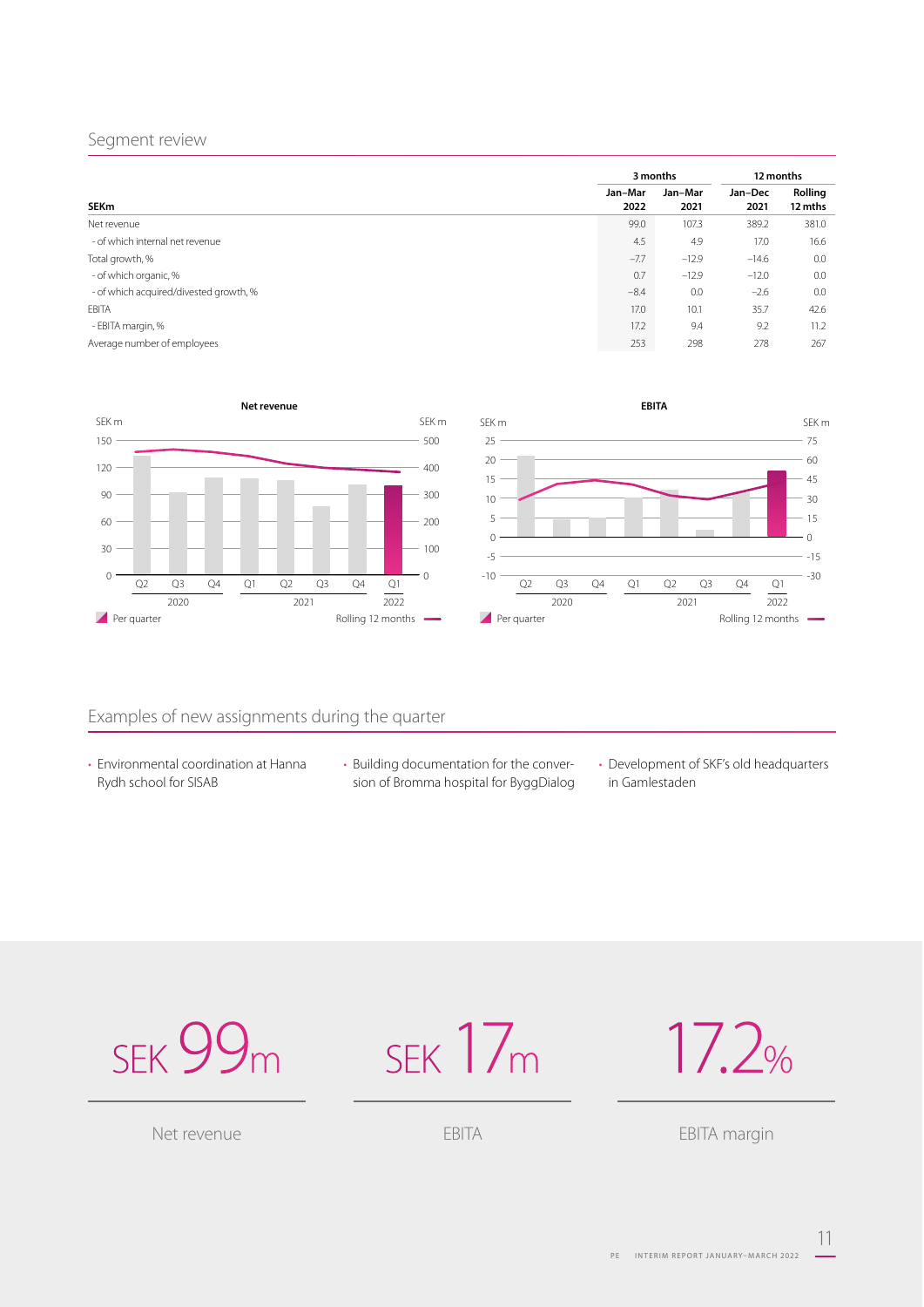

Systems offers smart, sustainable installation solutions that optimise all building systems for the lowest running costs and minimal climate and environmental impact. Using the latest technology, we create innovative solutions to create contemporary, pleasant and resource-efficient environments for people to live, work and spend time in.

Net revenue for the segment in the first quarter of 2022 was SEK 75 million (96). EBITA totalled SEK 1.1 million (7.4) and the EBITA margin was 1.4 percent (7.7). The drop in sales from the discontinuation of the industrial business amounts to SEK 12 million.

During the first quarter, the business continued to address the challenges identified earlier. The recovery from the pandemic has been less rapid than in other areas of our business, which has continued to impact parts of this segment. We have also identified some structural challenges in the business and taken action, including stepping up sales efforts. During the quarter, we saw positive signs indicating a gradual recovery in the market, with heightened activity, although the growth rate is still lower than in other segments.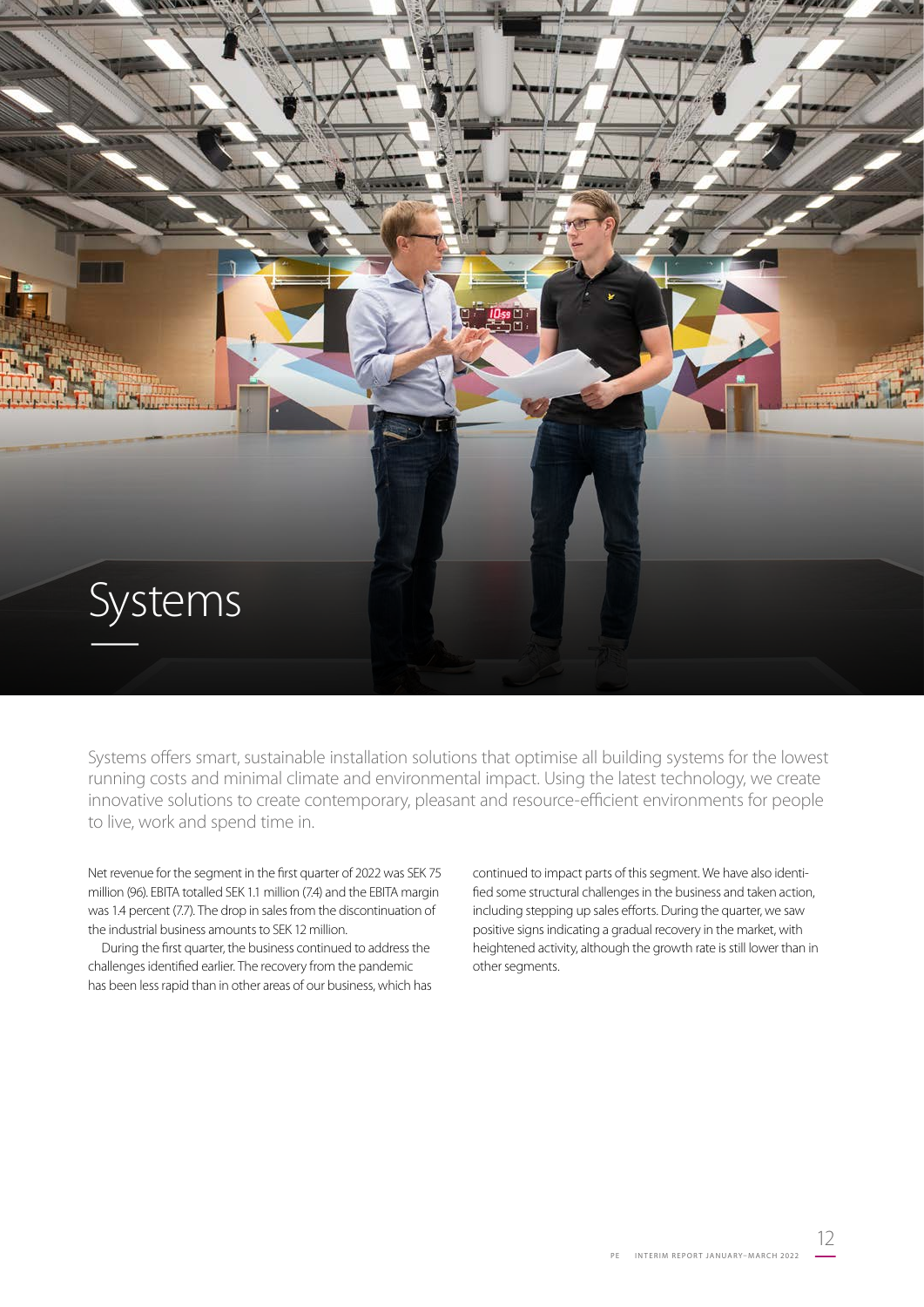### Segment review

|                                        | 3 months        |                 | 12 months       |                    |
|----------------------------------------|-----------------|-----------------|-----------------|--------------------|
| <b>SEKm</b>                            | Jan-Mar<br>2022 | Jan-Mar<br>2021 | Jan-Dec<br>2021 | Rolling<br>12 mths |
| Net revenue                            | 75.4            | 95.5            | 325.2           | 305.1              |
| - of which internal net revenue        | 5.1             | 3.7             | 12.6            | 14.1               |
| Total growth, %                        | $-21.0$         | $-15.8$         | $-11.9$         | 0.0                |
| - of which organic, %                  | $-9.1$          | $-15.8$         | $-11.9$         | 0.0                |
| - of which acquired/divested growth, % | $-11.9$         | 0.0             | 0.0             | 0.0                |
| EBITA                                  | 1.1             | 7.4             | 7.8             | 1.6                |
| - EBITA margin, %                      | 1.4             | 7.7             | 2.4             | 0.5                |
| Average number of employees            | 227             | 261             | 239             | 230                |





# Examples of new assignments during the quarter

- Refurbishment of County Administrative Board's offices of approximately 4,000 square metres in Gothenburg for Wallenstam
- Electrical and telecommunications project planning for Ikano Bostad at BRF Promenera Årsta
- Electrical and telecommunications project planning for Skandia Fastigheter at BRF Blåslampan in Sundberg





EBITA

1.4%

EBITA margin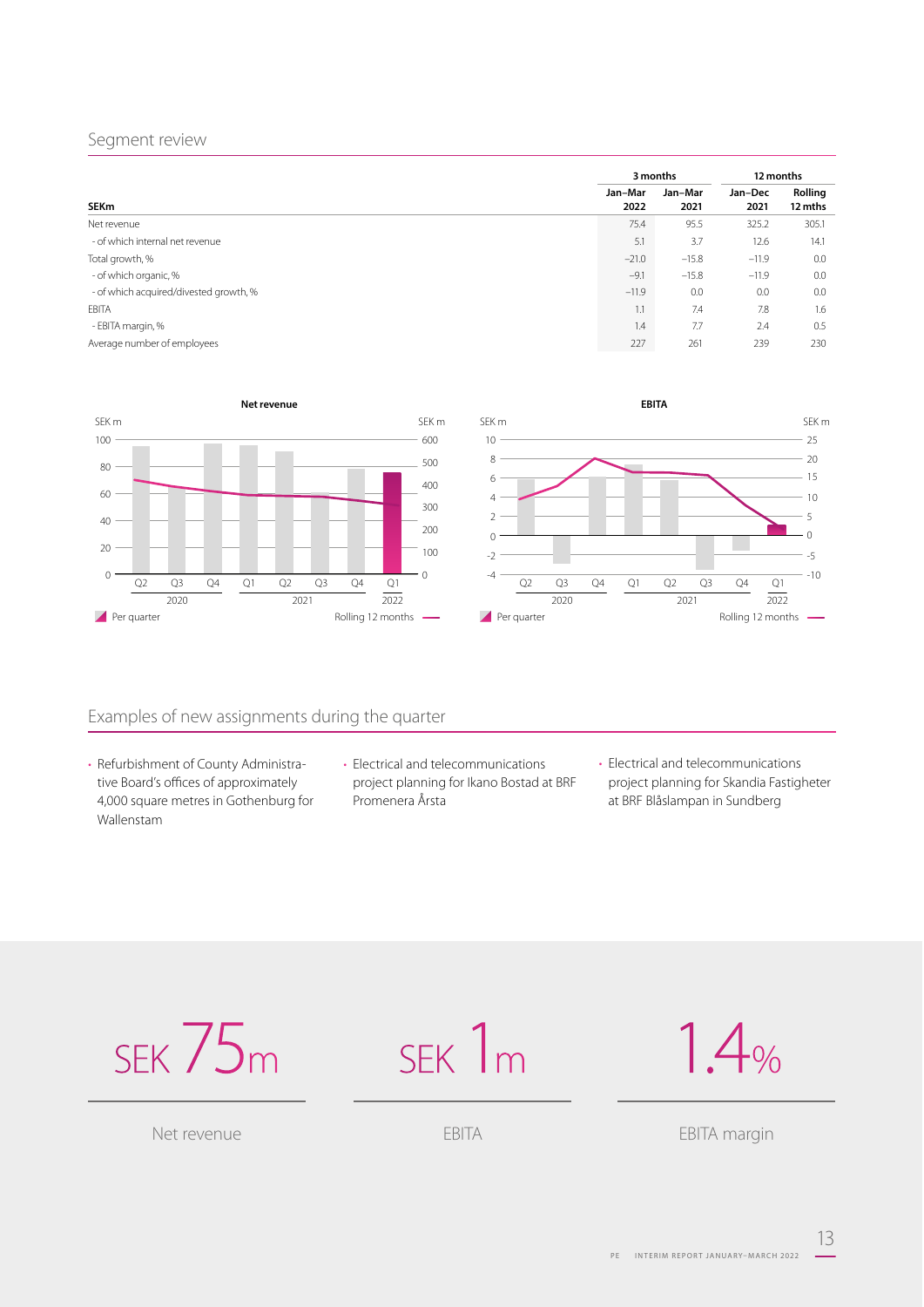# Cash flow and financial position –

# First quarter, 1 January–31 March 2022

Cash flow from operating activities amounted to SEK 0.8 million (1.0). The change in working capital totalled SEK –15.2 million (–29.0). Tax paid for the period totalled SEK –19.4 million (4.6), of which SEK –14.5 million relates to final tax for the 2020 financial year. Investing activities showed a net flow in the quarter of SEK –0.3 million (–1.1). Cash flow from financing activities totalled SEK –19.9 million (–27.0). The change is mainly attributable to repayment of bank loans of SEK –2.5 million (–8.8), repayment of lease liability of SEK –15.9 million (–18.6), utilisation of overdraft facilities of SEK 7.9 million (0.0) and repurchase of treasury shares of SEK –9.4 million (0.0). Net debt at the end of the quarter totalled SEK 291.5 million (304.2). Excluding the lease liability due, which as of 2019 is recognised in accordance with IFRS 16, net debt amounted to SEK 162.3 million (171.6).

### Acquisitions

No companies were acquired during the quarter.

# Investments, depreciation and amortisation

Purchases of non-current assets for the period amounted to SEK 0.3 million (1.1). Depreciation of total non-current assets amounted to SEK 19.7 million (23.0), including depreciation of leased assets by SEK 15.8 million (18.0), amortisation of acquisition-related items by SEK 1.9 million (2.7) and of other intangible assets by SEK 0.5 million (0.4).

### Number of shares and repurchases

The total number of Projektengagemang shares at 31 March 2022 was 24,555,677, divided between 5,298,324 class A shares with ten votes each and 19,257,353 class B shares with one vote each, corresponding to a total of 72,240,593 votes. On 30 March 2022, 500,000 class B shares were acquired in order to secure future provision of shares and other obligations relating to Projektengagemang's 2021, 2020 and 2019 performance-based share purchase programmes, after the Board of Directors exercised its authorisation, granted by the 2021 AGM, to acquire treasury shares. Following the repurchase, Projektengagemang holds 2.0 percent of the company's issued shares.

# Significant events in the period

1 January–31 March 2022

### Liselotte Haglind new Chief Financial Officer

On 18 January, it was announced that Liselotte Haglind will take up the position of Chief Financial Officer. She joins us from KPMG Sweden, where she is Chief Financial Officer and Chief Operating Officer. Liselotte will take up this role by July 2022. The current CFO, Peter Sandberg, will be leaving the company in July. Since 7 January, Group management has consisted of Helena Hed, President and CEO, Peter Sandberg, Deputy CEO/Chief Financial Officer and Mathias Thorsson, Chief Business Development Officer. The press release is available in full at pe.se.

### Decision to acquire treasury shares

The Board of Directors of Projektengagemang Sweden AB (publ) has, based on the authorisation granted by the Annual General Meeting held on 5 May 2021, resolved to acquire class B treasury shares on Nasdaq Stockholm. The purpose of the repurchase is to secure the future provision of shares and other obligations (including social security contributions) by Projektengagemang relating to its 2021, 2020 and 2019 performance-based share purchase programmes. The press release is available in full at pe.se.

# Significant events after the end of the period

There were no significant events after the end of the period.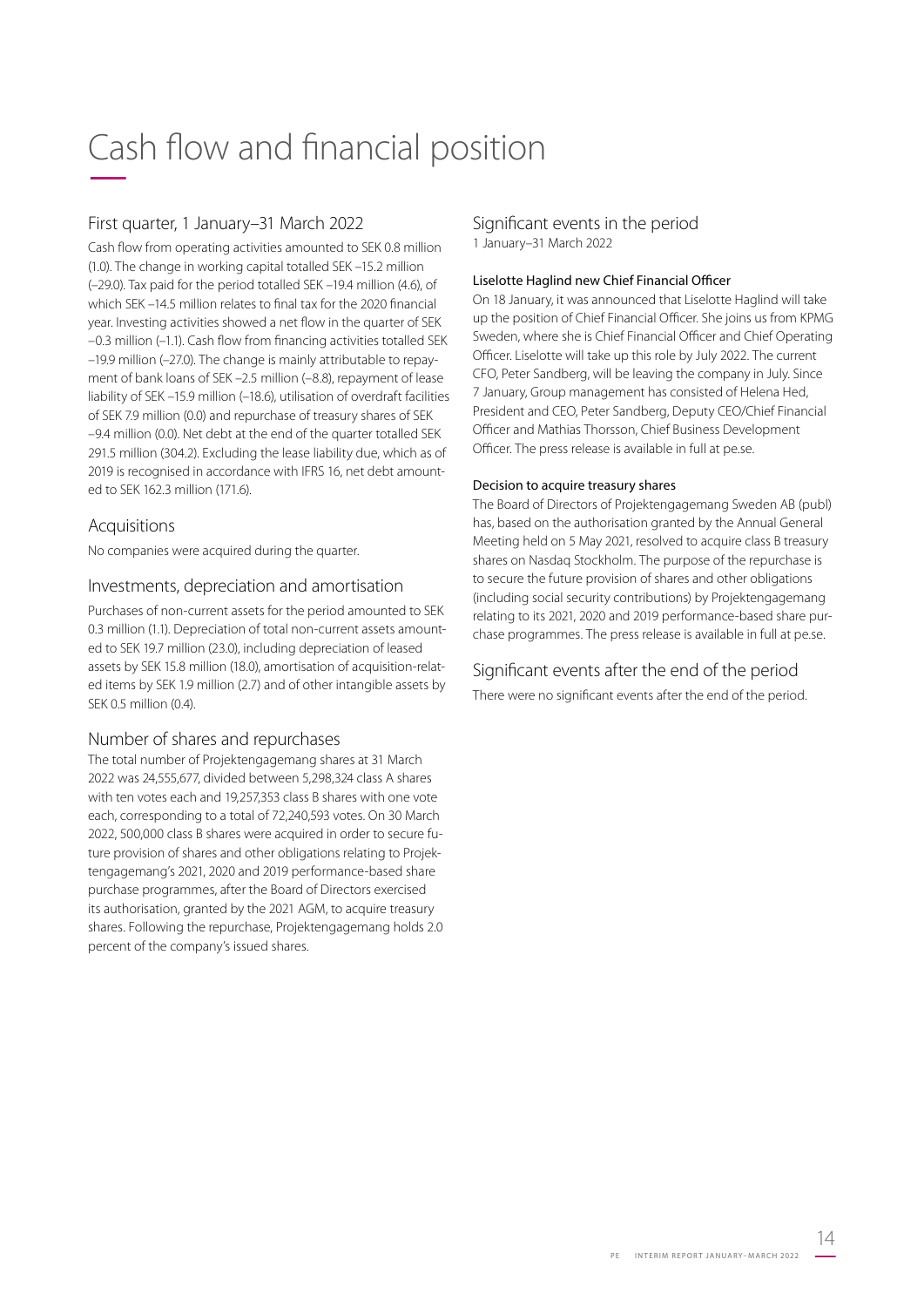# Other information

## Employees

The average number of FTEs in the quarter amounted to 758 (891). The number of employees at the end of the period was 810 (889).

### Tax

The tax expense for the 1 January–31 March period totalled SEK –3.9 million (–2.4).

# Parent Company

The Parent Company's net revenue for the 1 January–31 March period totalled SEK 0.0 million (0.0), with operating income (EBIT) corresponding to SEK –4.1 million (–4.0).

### Share information

The company's B shares have been listed on Nasdaq Stockholm since 19 June 2018. The buying price at 31 March for PENG-B was SEK 18.5, a decrease of 21.3 percent in the first quarter of 2022.

| Number of A shares     | 5.298.324  |
|------------------------|------------|
| Number of B shares     | 19.257.353 |
| Total number of shares | 24,555,677 |
| Total number of votes  | 72.240.593 |

# Dividend

The Board of Directors proposes a dividend of SEK 0.4 per share outstanding; an increase of SEK 0.4. The dividend corresponds to 49 percent of earnings per share for the 2021 financial year. The total dividend payment amounts to SEK 9,622,271 (0).

### Related-party transactions

PE had no transactions with related parties in 2022.

# Calendar effects

In the first quarter of 2022, the calendar effect is plus half a day compared to the same period last year. See page 30 for further information.

# Accounting policies

This report has been prepared in accordance with IAS 34, Interim Financial Reporting, International Financial Reporting Standards (IFRS) issued by the International Accounting Standards Board (IASB) and interpretative statements from the International Financial Reporting Interpretations Committee (IFRIC) as adopted by the EU. The Group applies the same accounting policies as detailed in Note 1 of the 2021 annual accounts. The balance sheets are presented in summary. To increase comparability with other

companies on the market, as of 1 January 2018 PE introduced the earnings concept EBITA, which is defined as operating profit excluding acquisition-related items. Operating profit is therefore adjusted for amortisation and impairment of acquisition-related intangible assets, including goodwill, and revaluation of contingent considerations and gains/losses from the divestment of companies and operations. PE applies all EU-adopted IFRS standards and statements (IFRIC), to the extent possible within the framework of the Swedish Annual Accounts Act, and in some cases for tax reasons. This interim report has been prepared in accordance with IAS 34 Interim Financial Reporting and the Swedish Financial Reporting Board's recommendation RFR 2 Accounting for Legal Entities.

# Risks and uncertainties

PE is exposed to business risks associated with economic and structural changes, as well as changes in market trends. Other risks include the ability to recruit, retain and develop employees. Furthermore, the Group is exposed to interest rate, foreign exchange and credit risks. In the event of a significant change in circumstances in the company's markets, PE could experience problems in signing new credit facilities and consequently need to use a larger portion of cash flow to make interest payments and repayments. This could have a negative effect on the company. The 2021 annual accounts provide a comprehensive description of risk exposure and uncertainties.

PE is currently involved in two disputes with Cortus AB. On 5 June 2019, two summons applications were submitted against Cortus AB, in which the claim amounts to approximately SEK 5.3 million. PE's claim relates to remuneration for work carried out. Cortus AB responded with counterclaims amounting to approximately SEK 12.6 million. PE considers Cortus AB's claims to be without merit. On 21 March 2022, Solna District Court announced a verdict regarding one of these two disputes. The ruling was entirely in PE's favour. Cortus AB has appealed against the verdict.

PE and PE's subsidiary Soleed Sweden AB have received claims for remedial action and damages regarding problems in approximately 200 building modules delivered by Soleed in 2014/2015. Soleed has already undertaken to remedy the defects found in three building modules that were the subject of complaints. PE and Soleed reject the other claims. The subsidiary Soleed Sweden AB previously conducted operations related to the manufacture and distribution of concrete building modules for temporary housing. The company made one delivery and the business was wound up in 2016, as it was not considered part of the Group's core business; see the company's prospectus for the 2018 IPO for further details.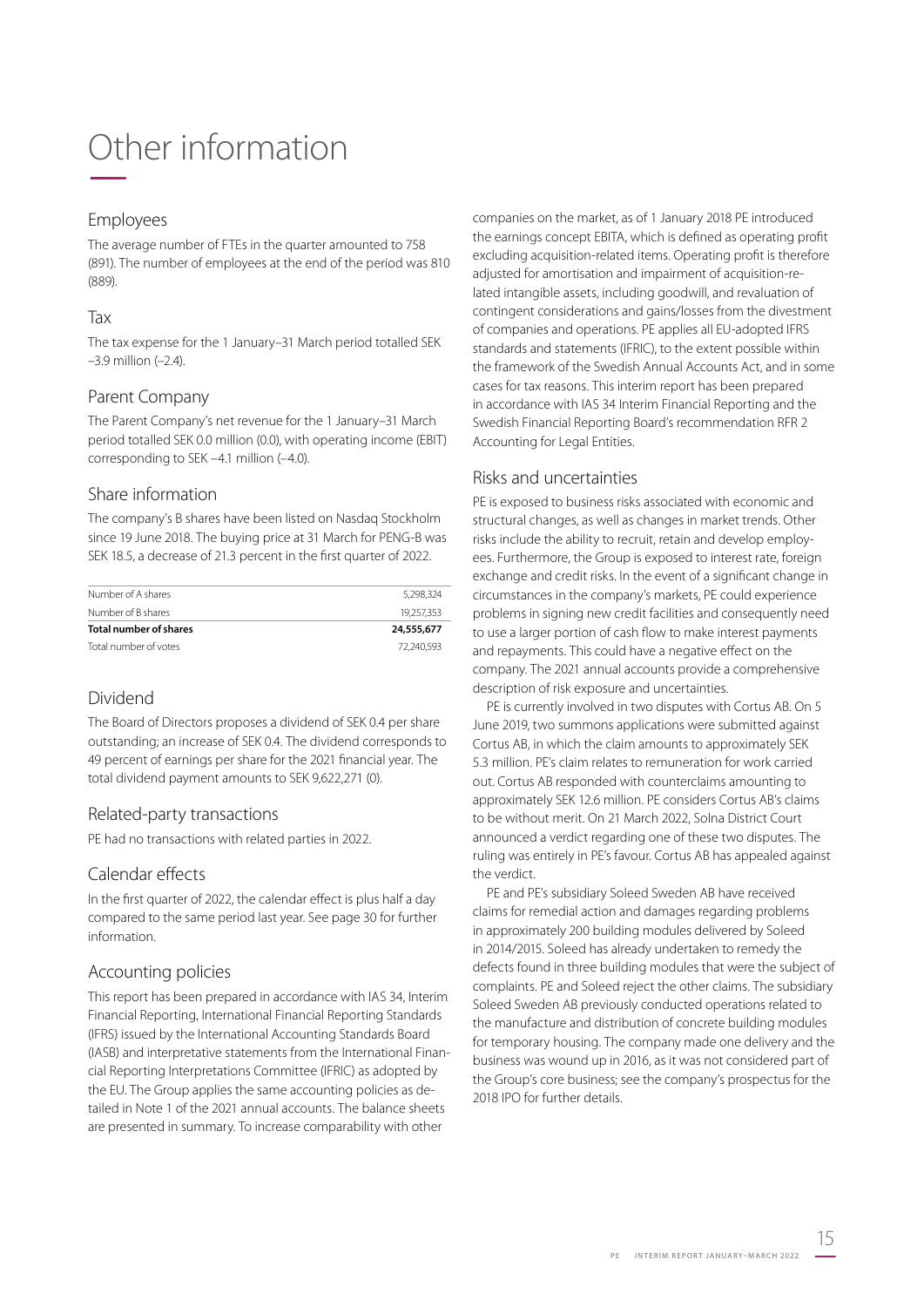### Audit

This report has not been reviewed by the company's auditors.

# Forward-looking information

Forward-looking information in this report is based on company management's expectations at the time of writing. As with all assessments regarding the future, such assumptions include risks and uncertainties that may mean actual outcomes differ

from the anticipated result. The company does not undertake to update or rectify such forward-looking information other than what is stipulated by law.

This information is information that Projektengagemang Sweden AB (PUBL) is obliged to disclose under the EU market abuse regulation. The information was submitted, through the provision of the contact person, for publication on 5 May 2022 at 07:30 CET.

Stockholm 05/05/2022 Projektengagemang Sweden AB (publ)

> Helena Hed *CEO*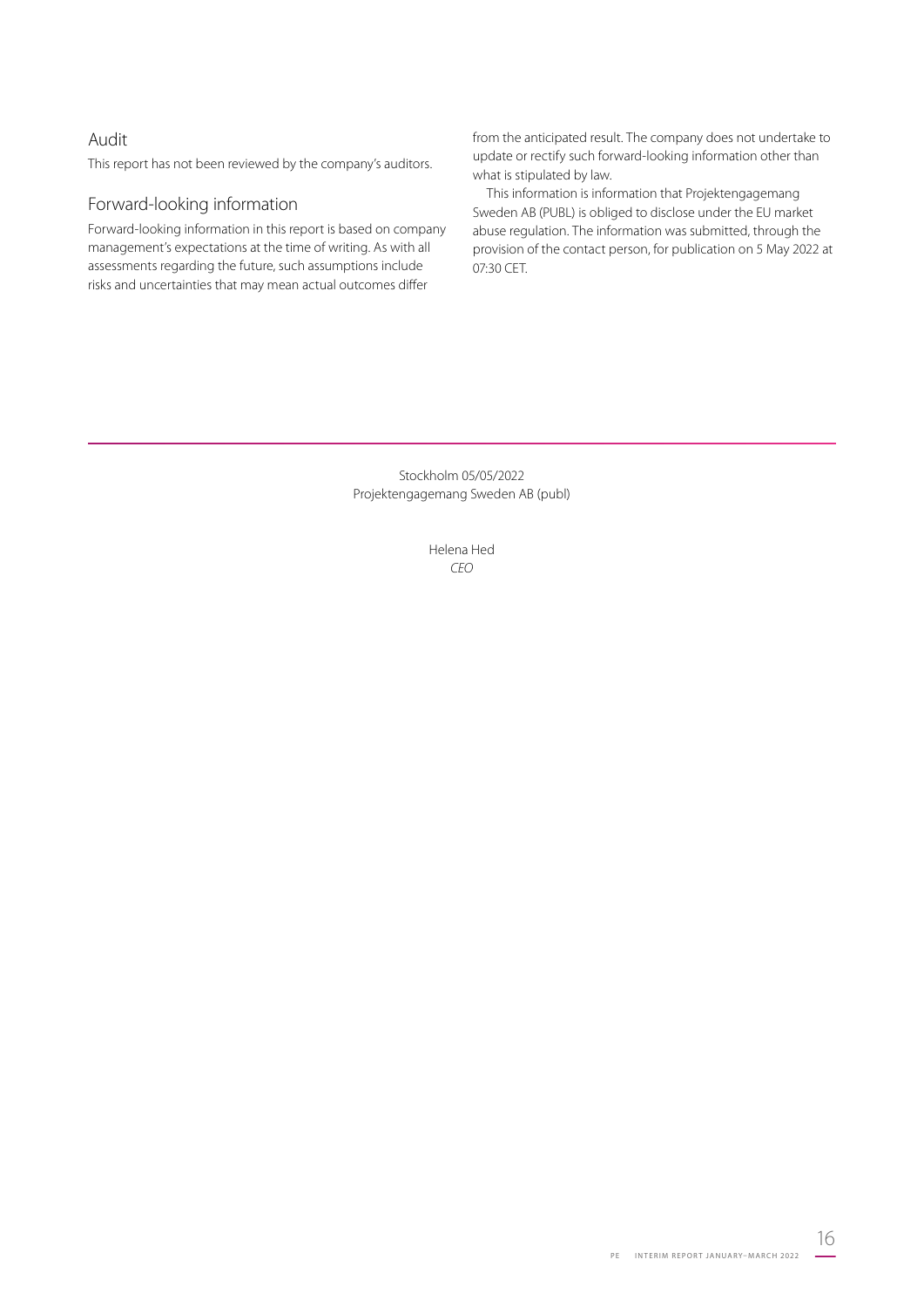# Group income statement –

|                                                                                     | 3 months        |                 | 12 months       |                    |  |
|-------------------------------------------------------------------------------------|-----------------|-----------------|-----------------|--------------------|--|
| <b>SEKm</b>                                                                         | Jan-Mar<br>2022 | Jan-Mar<br>2021 | Jan-Dec<br>2021 | Rolling<br>12 mths |  |
| Net revenue                                                                         | 250.3           | 282.0           | 1,012.8         | 981.1              |  |
| Other external expenses                                                             | $-41.6$         | $-55.4$         | $-212.6$        | $-198.8$           |  |
| Personnel costs                                                                     | $-170.9$        | $-188.2$        | $-667.9$        | $-650.6$           |  |
| Profit/loss before depreciation/amortisation, EBITDA                                | 37.8            | 38.5            | 132.4           | 131.7              |  |
| Depreciation, amortisation and impairment losses                                    | $-17.8$         | $-20.3$         | $-75.5$         | $-73.1$            |  |
| <b>Operating profit/loss, EBITA</b>                                                 | 20.0            | 18.2            | 56.9            | 58.6               |  |
| Acquisition-related items                                                           | $-1.9$          | $-2.7$          | $-17.0$         | $-16.1$            |  |
| Operating profit/loss, EBIT                                                         | 18.1            | 15.5            | 39.9            | 42.5               |  |
| Financial items                                                                     | $-2.2$          | $-3.8$          | $-12.9$         | $-11.3$            |  |
| Profit/loss after financial items                                                   | 15.9            | 11.7            | 27.0            | 31.2               |  |
| Tax                                                                                 | $-3.9$          | $-2.4$          | $-6.7$          | $-8.2$             |  |
| Profit/loss for the period                                                          | 12.0            | 9.3             | 20.2            | 22.9               |  |
| Attributable to:                                                                    |                 |                 |                 |                    |  |
| Parent Company shareholders                                                         | 12.0            | 9.2             | 20.2            | 22.9               |  |
| Non-controlling interests                                                           |                 | 0.0             |                 | 0.0                |  |
| Earnings per share outstanding for the period, SEK (there is no dilution<br>effect) | 0.49            | 0.38            | 0.82            | 0.94               |  |

# Consolidated statement of comprehensive income –

|                                     | 3 months        |                 | 12 months       |                    |
|-------------------------------------|-----------------|-----------------|-----------------|--------------------|
| <b>SEKm</b>                         | Jan-Mar<br>2022 | Jan-Mar<br>2021 | Jan-Dec<br>2021 | Rolling<br>12 mths |
| Profit/loss for the period          | 12.0            | Q =             | 20.2            | 22.9               |
| Comprehensive income for the period | 12.0            | 9.3             | 20.2            | 22.9               |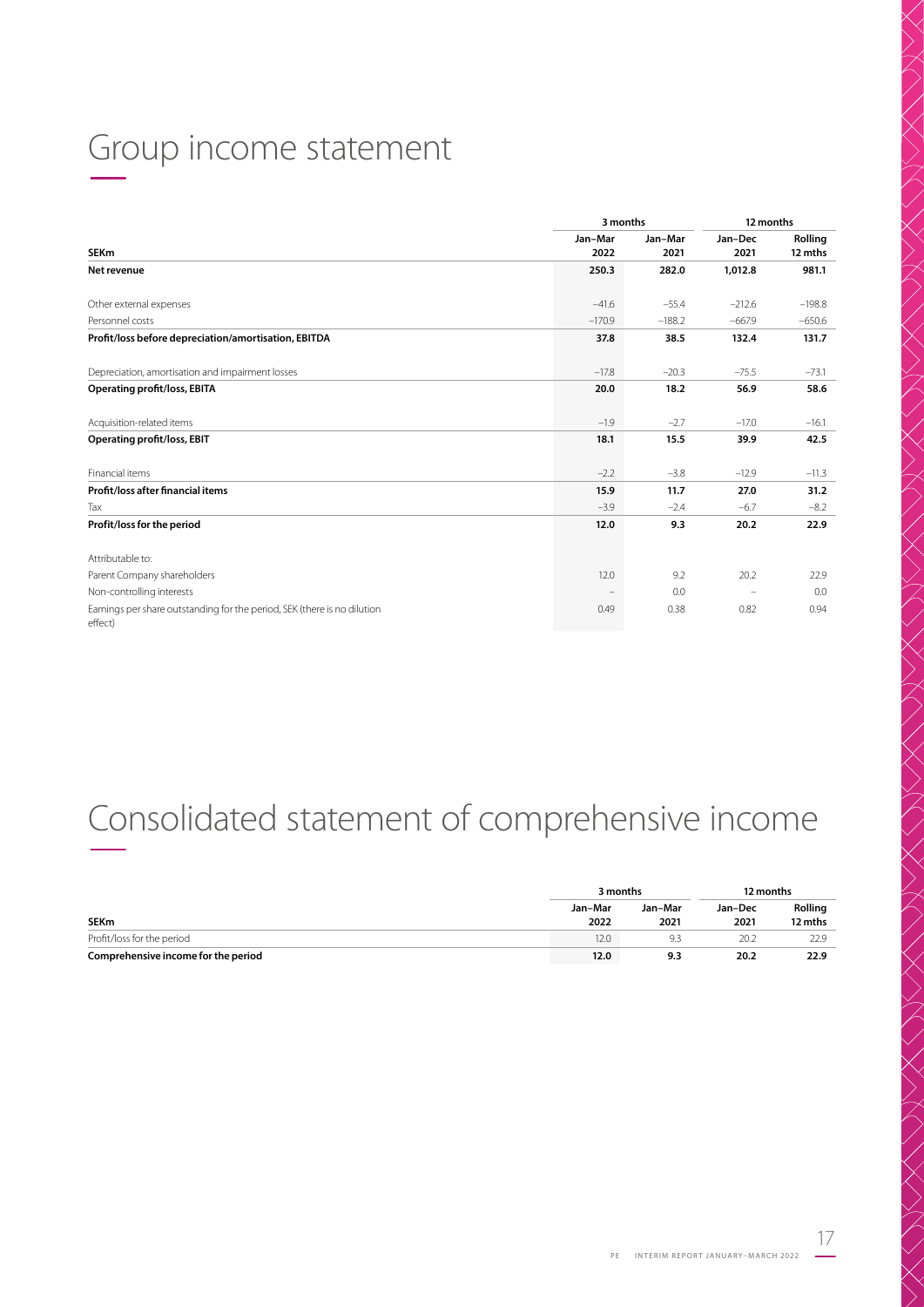# Consolidated balance sheet –

| <b>SEKm</b>                                                | 31 March<br>2022 | 31 March<br>2021 | 31 Dec 2021              |
|------------------------------------------------------------|------------------|------------------|--------------------------|
| <b>ASSETS</b>                                              |                  |                  |                          |
| Non-current assets                                         |                  |                  |                          |
| Goodwill                                                   | 594.8            | 597.3            | 594.8                    |
| Other non-current intangible assets                        | 17.6             | 28.4             | 19.8                     |
| Property, plant and equipment                              | 170.8            | 179.0            | 182.2                    |
| Financial assets                                           | 1.5              | 2.9              | 2.4                      |
| <b>Total non-current assets</b>                            | 784.7            | 807.6            | 799.2                    |
| <b>Current assets</b>                                      |                  |                  |                          |
| Current assets excluding cash and cash equivalents         | 259.2            | 297.3            | 245.3                    |
| Cash and cash equivalents including short-term investments | 3.6              | 15.9             | 23.0                     |
| <b>Total current assets</b>                                | 262.8            | 313.2            | 268.3                    |
| <b>TOTAL ASSETS</b>                                        | 1,047.5          | 1,120.8          | 1,067.4                  |
| <b>EQUITY AND LIABILITIES</b>                              |                  |                  |                          |
| <b>Equity</b>                                              |                  |                  |                          |
| Equity attributable to Parent Company shareholders         | 580.4            | 568.0            | 577.9                    |
| Non-controlling interests                                  | 0.0              | $-0.1$           | $\overline{\phantom{a}}$ |
| <b>Total equity</b>                                        | 580.4            | 567.8            | 577.9                    |
| <b>Liabilities</b>                                         |                  |                  |                          |
| Non-current liabilities                                    | 219.2            | 226.6            | 231.6                    |
| Current liabilities, accrued expenses                      | 227.1            | 302.8            | 240.3                    |
| Deferred tax liabilities                                   | 20.8             | 23.6             | 17.7                     |
| <b>Total liabilities</b>                                   | 467.0            | 553.0            | 489.6                    |
| TOTAL EQUITY AND LIABILITIES                               | 1.047.5          | 1,120.8          | 1,067.4                  |

# Consolidated statement of changes in equity –

|                               | 31 March | 31 March |             |
|-------------------------------|----------|----------|-------------|
| <b>SEKm</b>                   | 2022     | 2021     | 31 Dec 2021 |
| Equity at start of period     | 577.9    | 557.8    | 557.8       |
| Profit/loss for the period    | 12.0     | 9.3      | 20.2        |
| Repurchase of treasury shares | $-9.4$   | -        |             |
| Other transactions            |          | 0.8      | $-0.1$      |
| Equity at end of period       | 580.4    | 567.8    | 577.9       |
|                               |          |          |             |
| Attributable to:              |          |          |             |
| Parent Company shareholders   | 580.4    | 568.0    | 577.9       |
| Non-controlling interests     |          | $-0.1$   | 0.0         |
| <b>Total</b>                  | 580.4    | 567.8    | 577.9       |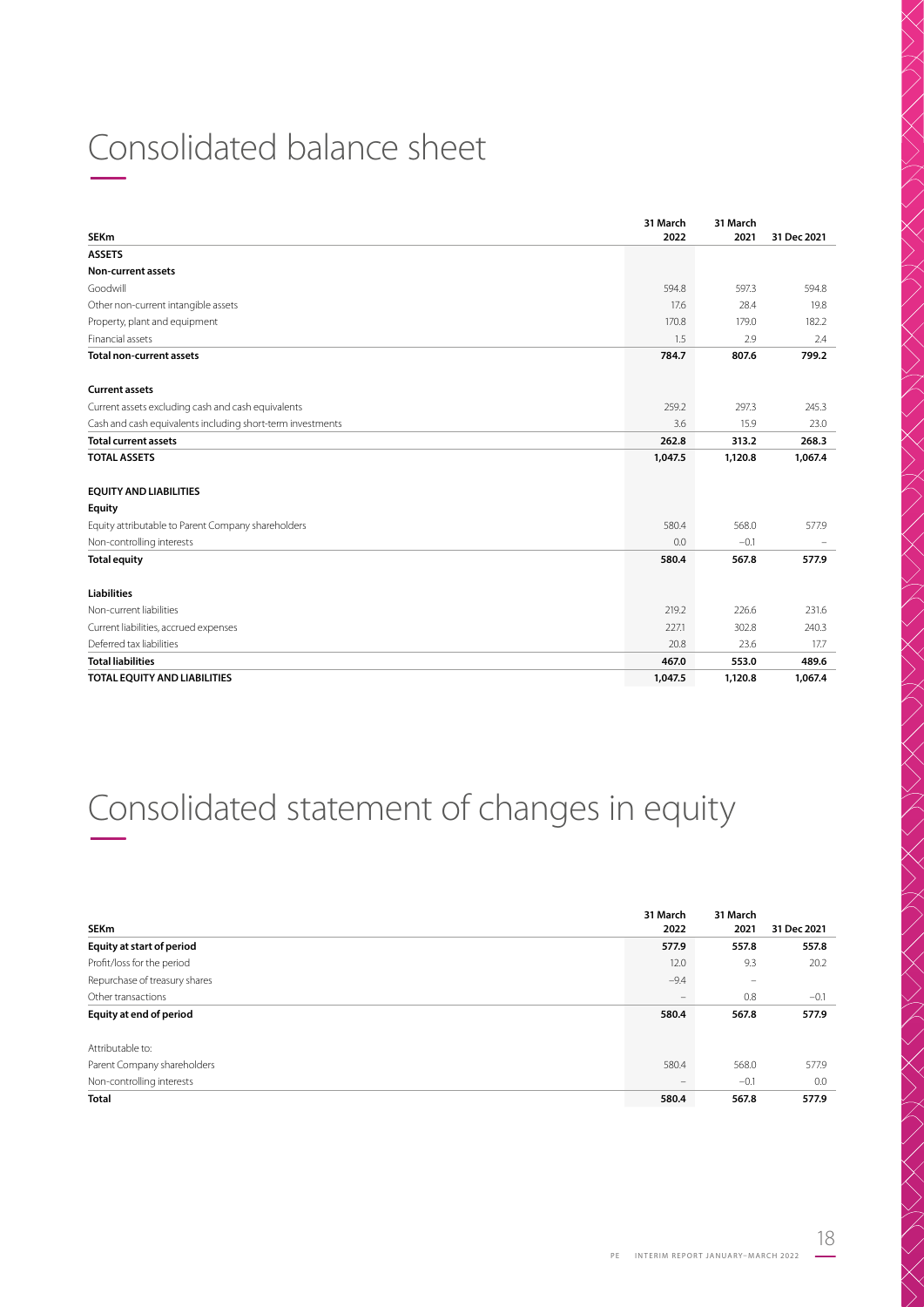# Consolidated cash flow statement –

|                                                                             |                 | 3 months        |                 |  |
|-----------------------------------------------------------------------------|-----------------|-----------------|-----------------|--|
| <b>SEKm</b>                                                                 | Jan-Mar<br>2022 | Jan-Mar<br>2021 | Jan-Dec<br>2021 |  |
| <b>Operating activities</b>                                                 |                 |                 |                 |  |
| Profit/loss after financial items                                           | 15.9            | 11.7            | 27.0            |  |
| Adjustments for non-cash items                                              | 19.5            | 23.0            | 85.3            |  |
| Tax paid                                                                    | $-19.4$         | $-4.6$          | $-6.6$          |  |
| Cash flow before changes in working capital                                 | 16.0            | 30.1            | 105.7           |  |
| Cash flow from changes in working capital                                   | $-15.2$         | $-29.0$         | $-26.7$         |  |
| Cash flow from operating activities                                         | 0.8             | 1.0             | 79.0            |  |
| Purchase of property, plant and equipment and non-current intangible assets | $-0.3$          | $-1.1$          | $-3.6$          |  |
| Sale of Group companies/businesses                                          |                 |                 | 4.0             |  |
| Change in financial assets                                                  | 0.0             | $-0.0$          | 0.0             |  |
| Cash flow from investing activities                                         | $-0.3$          | $-1.1$          | 0.5             |  |
| Repurchase of treasury shares                                               | $-9.4$          |                 |                 |  |
| Repayment of loans                                                          | $-18.4$         | $-27.4$         | $-99.8$         |  |
| Change in credit facilities                                                 | 7.9             | 0.4             |                 |  |
| Cash flow from financing activities                                         | $-19.9$         | $-27.0$         | $-99.8$         |  |
| Cash flow for the period                                                    | $-19.4$         | $-27.1$         | $-20.2$         |  |
| Cash and cash equivalents at start of period                                | 22.6            | 42.8            | 42.8            |  |
| Exchange rate difference in cash and cash equivalents                       | 0.0             | 0.1             | 0.1             |  |
| Cash and cash equivalents at end of period                                  | 3.2             | 15.8            | 22.6            |  |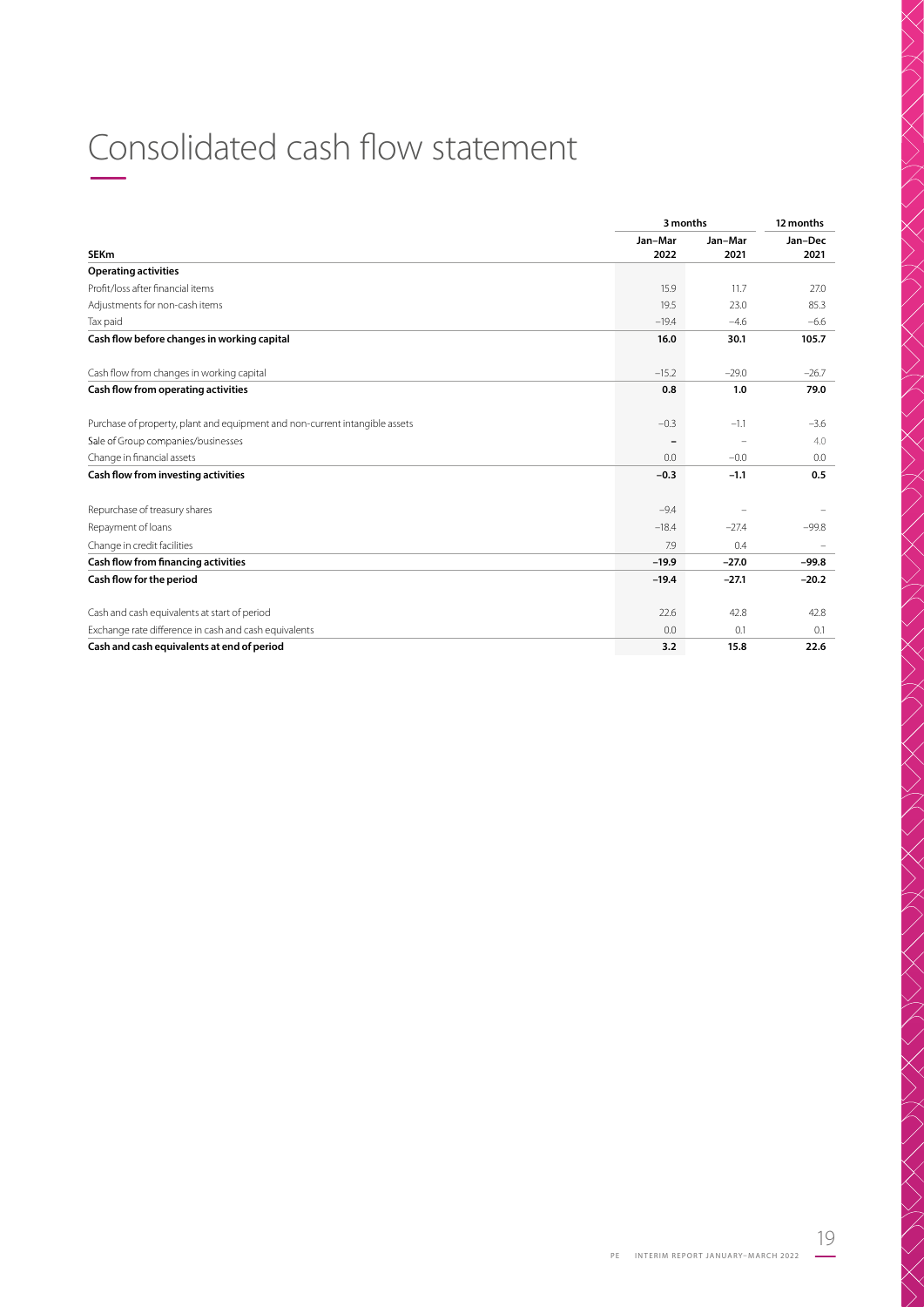# Parent Company income statement –

|                                                      |                 | 3 months        |                 |  |
|------------------------------------------------------|-----------------|-----------------|-----------------|--|
| <b>SEKm</b>                                          | Jan-Mar<br>2022 | Jan-Mar<br>2021 | Jan-Dec<br>2021 |  |
| Net revenue                                          | 0.0             | 0.0             | 14.1            |  |
| Other external expenses                              | $-1.8$          | $-1.8$          | $-6.9$          |  |
| Personnel costs                                      | $-2.2$          | $-2.2$          | $-8.8$          |  |
| Profit/loss before depreciation/amortisation, EBITDA | $-4.1$          | $-4.0$          | $-1.6$          |  |
| Depreciation, amortisation and impairment losses     |                 | $-0.0$          | $-0.1$          |  |
| <b>Operating profit/loss, EBIT</b>                   | $-4.1$          | $-4.0$          | $-1.7$          |  |
| Financial items                                      | $-1.0$          | $-2.1$          | $-11.7$         |  |
| - of which from the sale of Group companies          |                 |                 | $-4.8$          |  |
| Profit/loss after financial items                    | $-5.1$          | $-6.1$          | $-13.4$         |  |
| Appropriations                                       |                 |                 | 4.2             |  |
| Profit/loss before tax                               | $-5.1$          | $-6.1$          | $-9.2$          |  |
| Tax                                                  |                 | $-0.1$          | 0.4             |  |
| Profit/loss for the period                           | $-5.1$          | $-6.2$          | $-8.8$          |  |

# Parent Company statement of comprehensive income –

|                                     | 3 months | 12 months |         |
|-------------------------------------|----------|-----------|---------|
|                                     | Jan-Mar  | Jan-Mar   | Jan-Dec |
| <b>SEKm</b>                         | 2022     | 2021      | 2021    |
| Profit/loss for the period          | $-5$     | $-6.2$    | $-8.8$  |
| Comprehensive income for the period | $-5.1$   | $-6.2$    | $-8.8$  |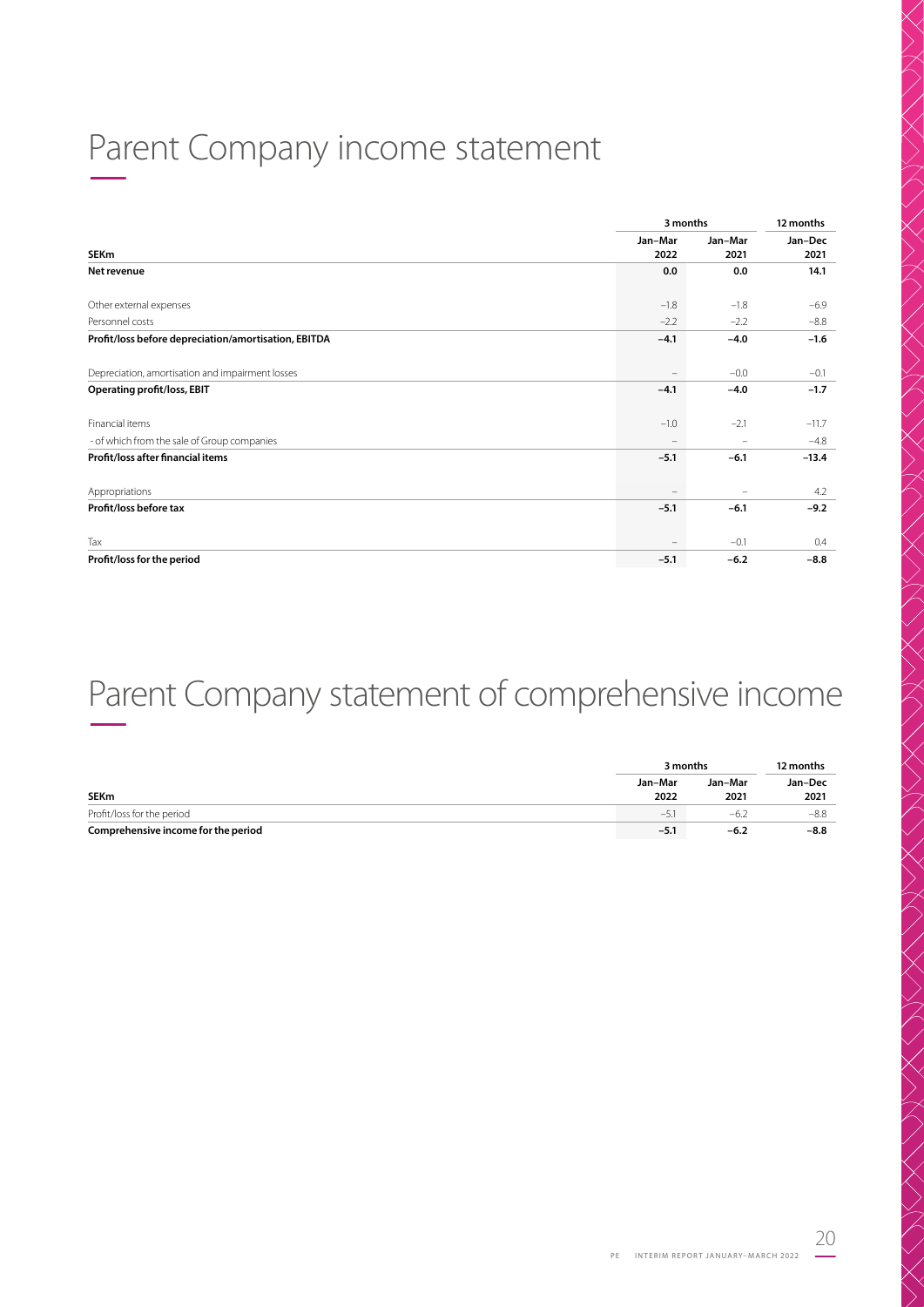# Parent Company balance sheet –

|                                     | 31 March | 31 March |             |
|-------------------------------------|----------|----------|-------------|
| <b>SEKm</b>                         | 2022     | 2021     | 31 Dec 2021 |
| <b>ASSETS</b>                       |          |          |             |
| <b>Non-current assets</b>           |          |          |             |
| Other non-current intangible assets | 0.1      | 0.1      | 0.1         |
| Deferred tax assets                 | 5.3      | 4.8      | 5.3         |
| Financial assets                    | 774.9    | 777.9    | 774.9       |
| <b>Total non-current assets</b>     | 780.3    | 782.9    | 780.3       |
| <b>Current assets</b>               |          |          |             |
| Current assets                      | 3.8      | 16.9     | 23.0        |
| <b>Total current assets</b>         | 3.8      | 16.9     | 23.0        |
| <b>TOTAL ASSETS</b>                 | 784.1    | 799.8    | 803.3       |
| <b>EQUITY AND LIABILITIES</b>       |          |          |             |
| Equity                              | 456.1    | 473.3    | 470.6       |
| Non-current liabilities             | 128.2    | 131.9    | 130.7       |
| Current liabilities                 | 199.8    | 194.6    | 202.0       |
| <b>Total liabilities</b>            | 328.0    | 326.6    | 332.7       |
| TOTAL EQUITY AND LIABILITIES        | 784.1    | 799.8    | 803.3       |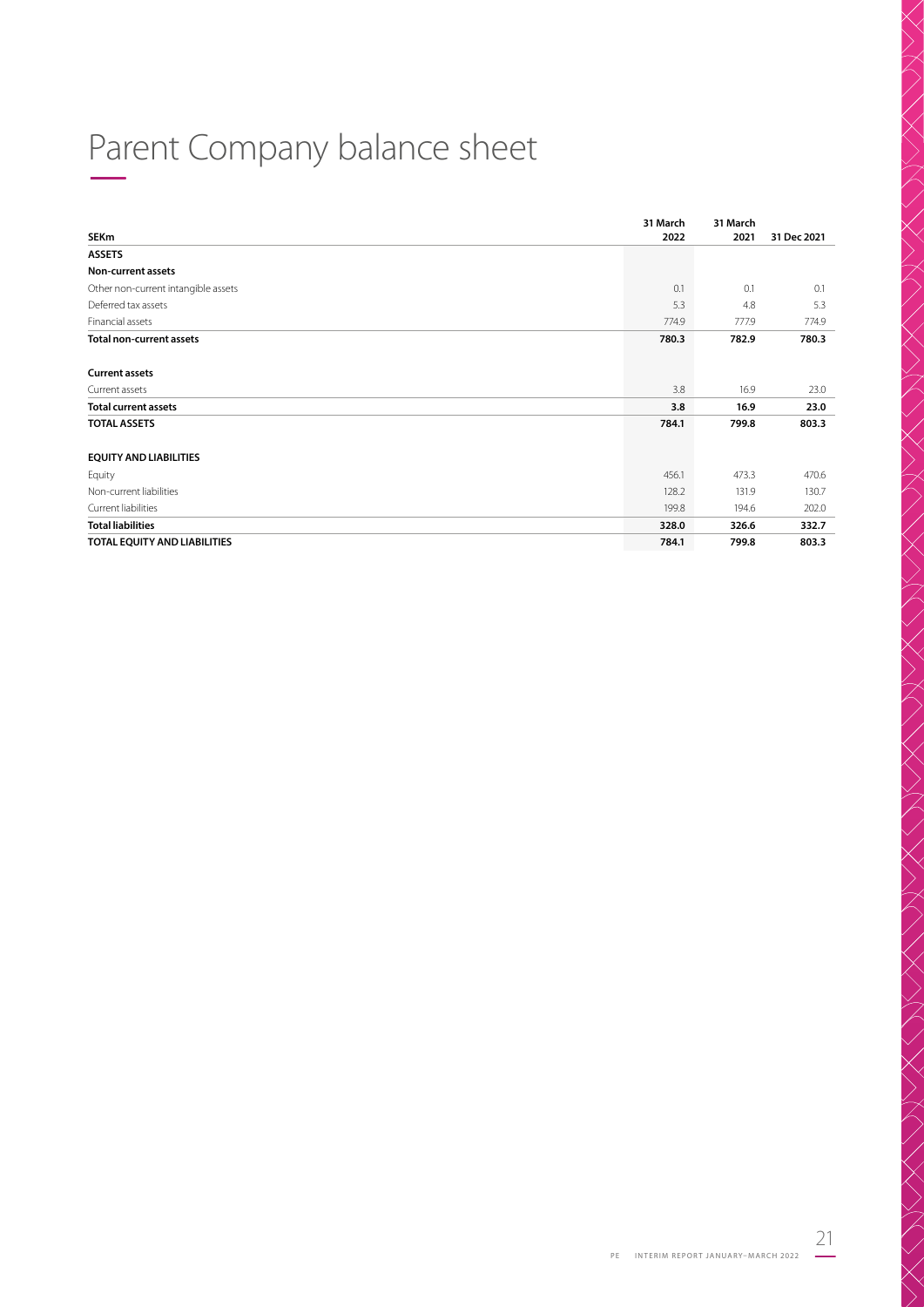# Income statement per quarter for the Group –

| <b>SEKm</b>                                          | Jan-Mar<br>2022 | Oct-Dec<br>2021          | Jul-Sep<br>2021 | Apr-Jun<br>2021 | Jan-Mar<br>2021 | Oct-Dec<br>2020 | Jul-Sep<br>2020 | Apr-Jun<br>2020 |
|------------------------------------------------------|-----------------|--------------------------|-----------------|-----------------|-----------------|-----------------|-----------------|-----------------|
| Net revenue                                          | 250.3           | 259.7                    | 193.6           | 277.6           | 282.0           | 286.5           | 219.5           | 320.0           |
| Other external expenses                              | $-41.6$         | $-53.1$                  | $-44.3$         | $-59.8$         | $-55.4$         | $-64.3$         | $-47.7$         | $-78.3$         |
| Personnel costs                                      | $-170.9$        | $-174.4$                 | $-128.9$        | $-176.4$        | $-188.2$        | $-184.9$        | $-149.1$        | $-194.3$        |
| Profit/loss before depreciation/amortisation, EBITDA | 37.8            | 32.1                     | 20.4            | 41.4            | 38.5            | 37.3            | 22.7            | 47.4            |
| Depreciation, amortisation and impairment losses     | $-17.8$         | $-17.9$                  | $-19.5$         | $-17.8$         | $-20.3$         | $-20.7$         | $-20.3$         | $-16.5$         |
| <b>Operating profit/loss, EBITA</b>                  | 20.0            | 14.2                     | 0.9             | 23.5            | 18.2            | 16.5            | 2.3             | 30.9            |
| Acquisition-related items <sup>1</sup>               | $-1.9$          | $-6.9$                   | $-3.0$          | $-4.3$          | $-2.7$          | $-0.8$          | $-4.9$          | $-2.8$          |
| <b>Operating profit/loss, EBIT</b>                   | 18.1            | 7.3                      | $-2.0$          | 19.2            | 15.5            | 15.8            | $-2.5$          | 28.1            |
| Financial items                                      | $-2.2$          | $-2.7$                   | $-3.4$          | $-3.0$          | $-3.8$          | $-3.1$          | $-3.5$          | $-3.8$          |
| Profit/loss after financial items                    | 15.9            | 4.6                      | $-5.4$          | 16.2            | 11.7            | 12.7            | $-6.0$          | 24.3            |
| Tax                                                  | $-3.9$          | $-1.3$                   | 0.8             | $-3.8$          | $-2.4$          | $-6.6$          | 2.9             | $-6.4$          |
| Profit/loss for the period <sup>2</sup>              | 12.0            | 3.3                      | $-4.6$          | 12.4            | 9.3             | 6.1             | $-3.1$          | 17.9            |
| Attributable to:                                     |                 |                          |                 |                 |                 |                 |                 |                 |
| Parent Company shareholders                          | 12.0            | 3.3                      | $-4.6$          | 12.6            | 9.2             | 6.4             | $-3.2$          | 18.0            |
| Non-controlling interests                            |                 | $\overline{\phantom{m}}$ | 0.0             | $-0.1$          | 0.1             | $-0.3$          | 0.0             | $-0.2$          |

1 Acquisition-related items are defined as depreciation/amortisation and impairment of goodwill and acquisition-related intangible assets, revaluation of contingent considerations and gains and losses from<br>divestments of c

2 No deviations between profit or loss for the period and comprehensive income for the period.

22

/////////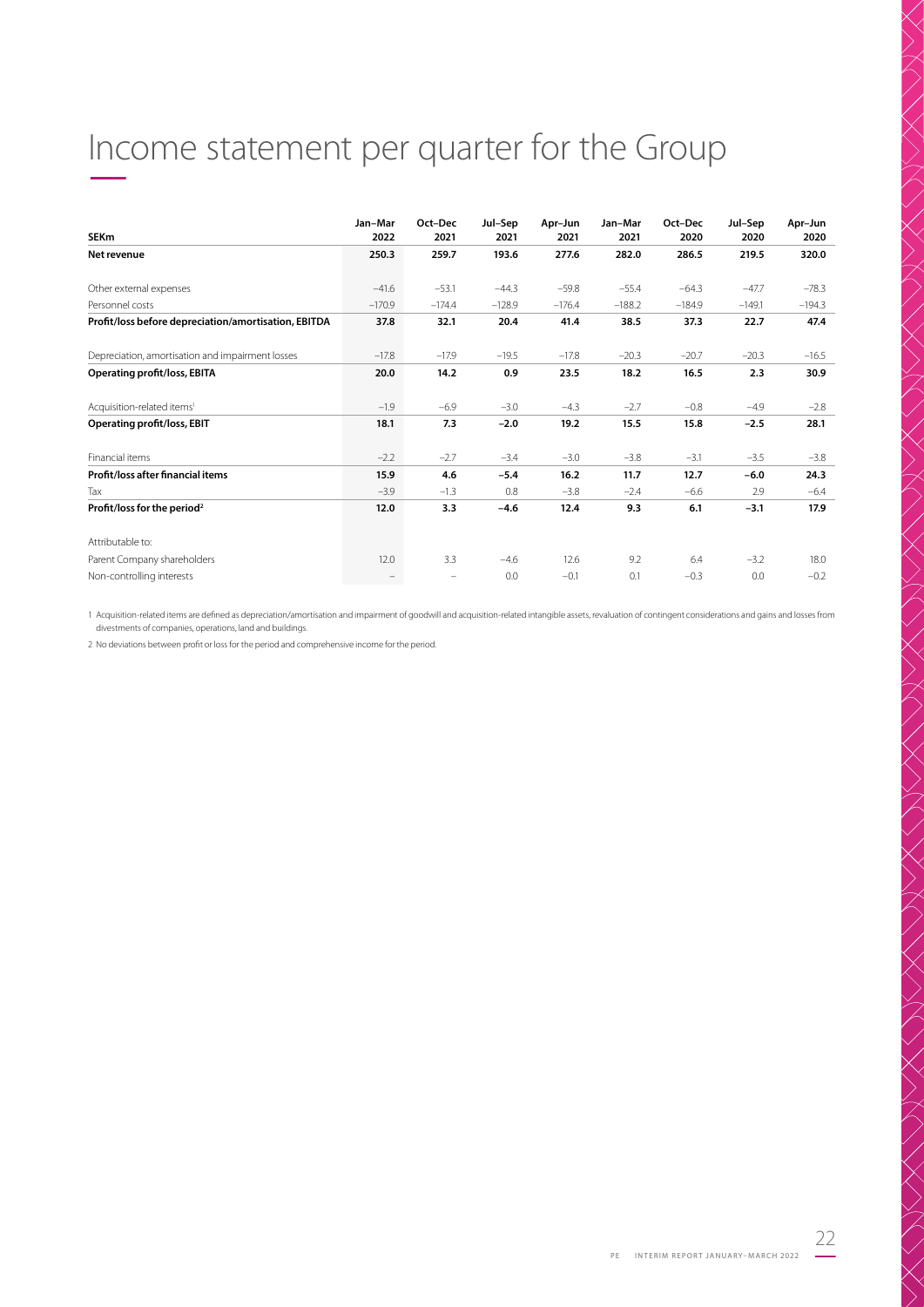# Key performance indicators, Group –

|                                                                                  |                 | 3 months        | 12 months       |                          |
|----------------------------------------------------------------------------------|-----------------|-----------------|-----------------|--------------------------|
| <b>SEKm</b>                                                                      | Jan-Mar<br>2022 | Jan-Mar<br>2021 | Jan-Dec<br>2021 | Rolling<br>12 mths       |
| <b>PROFITABILITY</b>                                                             |                 |                 |                 |                          |
| <b>EBITDA</b>                                                                    | 37.8            | 38.5            | 132.4           | 131.7                    |
| EBITDA margin, %                                                                 | 15.1            | 13.6            | 13.1            | 13.4                     |
| EBITA                                                                            | 20.0            | 18.2            | 56.9            | 58.6                     |
| EBITA margin, %                                                                  | 8.0             | 6.5             | 5.6             | 6.0                      |
| EBIT                                                                             | 18.1            | 15.5            | 39.9            | 42.5                     |
| EBIT margin, %                                                                   | 7.2             | 5.5             | 3.9             | 4.3                      |
| <b>NET REVENUE</b>                                                               |                 |                 |                 |                          |
| Total growth, %                                                                  | $-11.2$         | $-17.3$         | $-13.2$         |                          |
| - of which organic growth                                                        | $-4.7$          | $-17.3$         | $-12.2$         |                          |
| - of which acquired/divested growth and calendar effect                          | $-6.5$          |                 | $-1.0$          | $\overline{\phantom{0}}$ |
| <b>FINANCIAL POSITION</b>                                                        |                 |                 |                 |                          |
| Equity/assets ratio, %                                                           | 55.4            | 50.7            | 54.1            |                          |
| Available cash and cash equivalents                                              | 155.7           | 175.9           | 183             |                          |
| - of which undrawn credit facilities                                             | 152.1           | 160.0           | 160             | $\overline{\phantom{m}}$ |
| Leverage                                                                         | 2.2             | 2.1             | 2.1             | 2.2                      |
| <b>OTHER</b>                                                                     |                 |                 |                 |                          |
| Number of employees                                                              | 810             | 889             | 795             | 810                      |
| Average number of employees                                                      | 758             | 891             | 835             | 777                      |
| Utilisation rate, %                                                              | 75.8            | 74.9            | 75.0            | 75.2                     |
| Earnings per share outstanding for the period, SEK (there is no dilution effect) | 0.49            | 0.38            | 0.82            | 0.94                     |
| Equity per share, SEK                                                            | 24.13           | 23.13           | 23.53           | 24.13                    |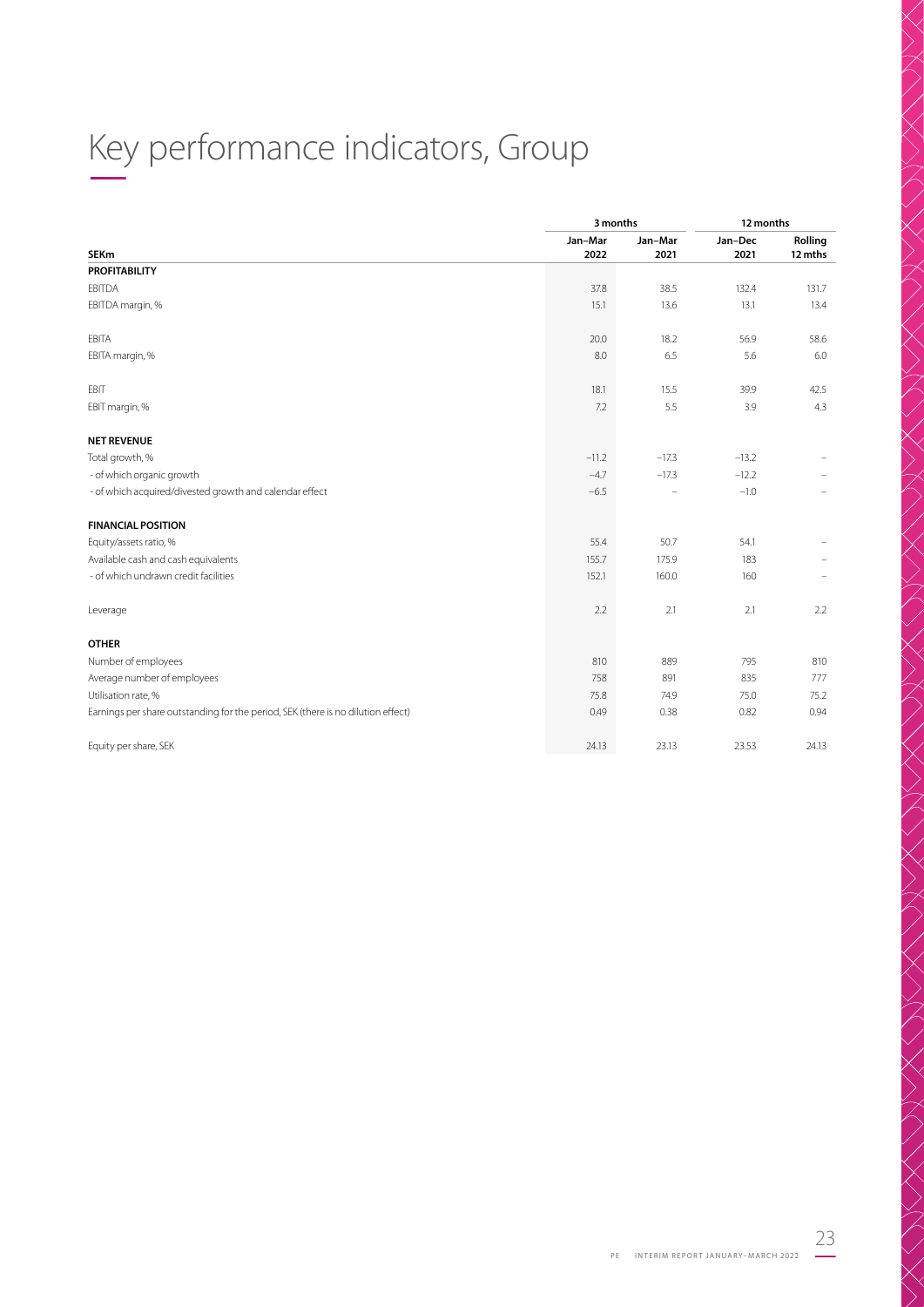# Notes to the financial statements –

NOTE 1 Acquisitions

No acquisitions of subsidiaries were made in the first quarter of 2022. On 1 September 2021, the railway business was divested and on 22 December 2021, the Indian subsidiary Aristi was sold.

### **Acquisition-related items**

|                                                                   | 3 months        |                 |                 | 12 months          |  |
|-------------------------------------------------------------------|-----------------|-----------------|-----------------|--------------------|--|
| <b>SEKm</b>                                                       | Jan-Mar<br>2022 | Jan-Mar<br>2021 | Jan-Dec<br>2021 | Rolling<br>12 mths |  |
| <b>EBITA</b>                                                      | 20.0            | 18.2            | 56.9            | 58.6               |  |
| Amortisation of acquisition-related non-current intangible assets | $-1.9$          | $-2.7$          | $-11.1$         | $-2.7$             |  |
| Disposal of goodwill relating to divested operations              | 0.0             |                 | $-1.8$          |                    |  |
| Divested operations                                               | 0.0             |                 | 3.1             |                    |  |
| Sale of Group companies                                           | 0.0             |                 | $-2.3$          |                    |  |
| Additional IT costs related to acquisitions in 2017               |                 |                 | $-5.1$          |                    |  |
| Acquisition-related items                                         | $-1.9$          | $-2.7$          | $-17.0$         | $-2.7$             |  |
| Operating profit/loss, EBIT                                       | 18.1            | 15.5            | 39.9            | 55.9               |  |

 $\begin{equation*} \begin{equation*} \begin{equation*} \begin{equation*} \begin{equation*} \begin{equation*} \begin{equation*} \begin{equation*} \begin{equation*} \begin{equation*} \begin{equation*} \begin{equation*} \begin{equation*} \begin{array} \begin{array} \begin{array} \end{array} \end{equation*} \end{equation*} \end{equation*} \end{equation*} \end{equation*} \end{equation*} \begin{equation*} \begin{equation*} \begin{equation*} \begin{array} \begin{array} \end{array} \end{equation*} \begin{array} \begin{array} \end{array} \end{equation*} \begin$ 

 $\left\langle \left\langle \right\rangle \right\rangle$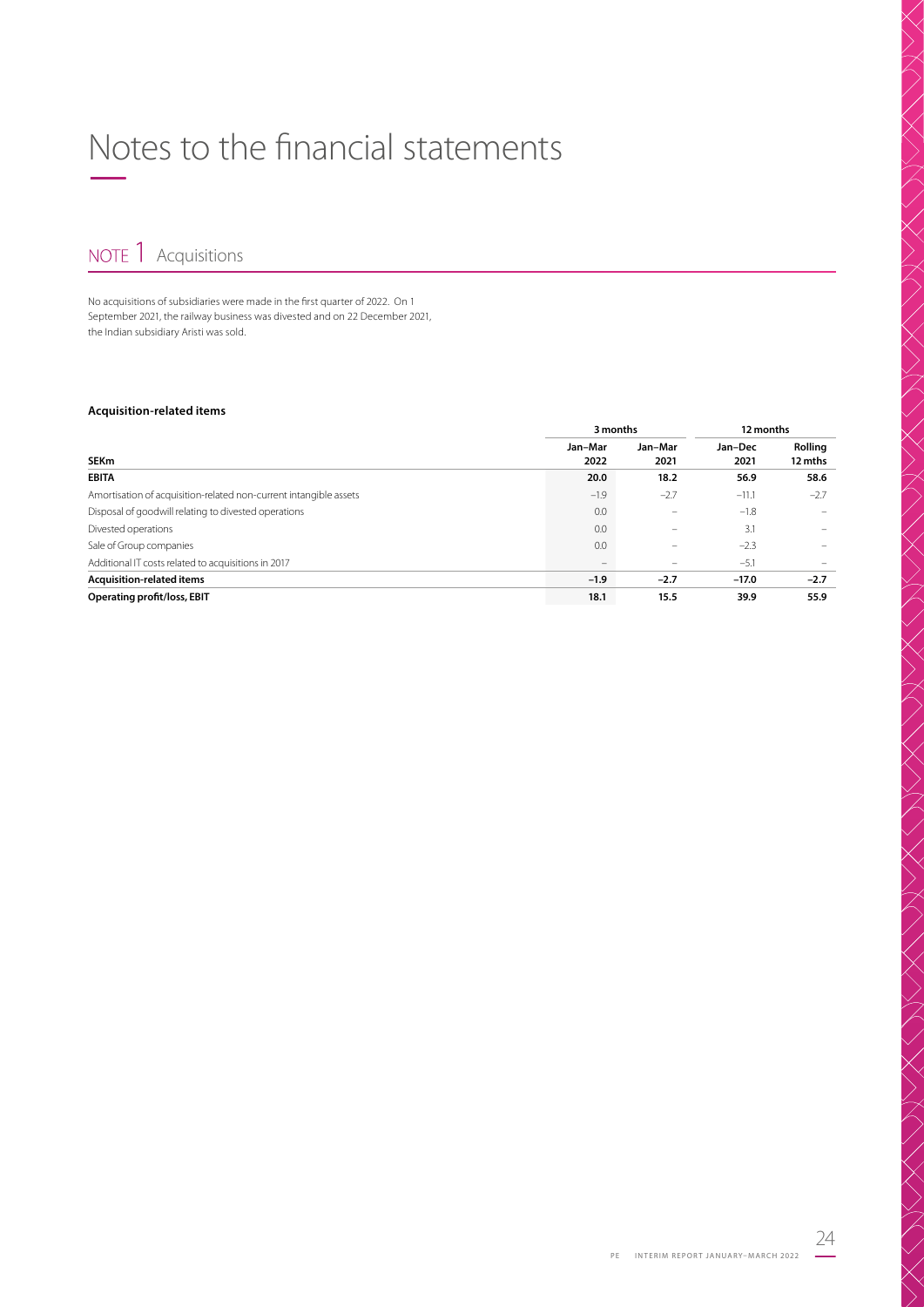The fair value of the Group's financial instruments is established via market valuation, e.g. recently completed transactions, the price of similar instruments and discounted cash flows. When there is no reliable data available for fair value measurement, financial instruments are recognised at cost (Level 3). There were

no transfers between any of the levels during the period. No financial instruments have been classified at Level 2. Carrying amount is deemed to represent a reasonable estimate of the fair value of all financial assets and liabilities. The financial assets and liabilities are assigned to valuation categories 2 and 3.

### **31 March 2022**

|                                           |                          |                                  | <b>Financial liabilities</b> |                                                                                                                                                              | Of which fair value per level* |     |
|-------------------------------------------|--------------------------|----------------------------------|------------------------------|--------------------------------------------------------------------------------------------------------------------------------------------------------------|--------------------------------|-----|
|                                           | Measured at fair         | <b>Financial assets measured</b> | measured at                  |                                                                                                                                                              |                                |     |
| <b>SEKm</b>                               | value via profit/loss    | at amortised cost                | amortised cost               | 1                                                                                                                                                            | 2                              | 3   |
| <b>Financial instruments, assets</b>      |                          |                                  |                              |                                                                                                                                                              |                                |     |
| Financial investments                     | 1.5                      |                                  |                              |                                                                                                                                                              |                                | 1.5 |
| Trade receivables                         |                          | 117.3                            |                              |                                                                                                                                                              |                                |     |
| Short-term investments                    | 0.5                      |                                  |                              |                                                                                                                                                              |                                | 0.5 |
| <b>Total financial assets</b>             | 2.1                      | 117.2                            |                              |                                                                                                                                                              |                                | 2.1 |
| <b>Financial instruments, liabilities</b> |                          |                                  |                              |                                                                                                                                                              |                                |     |
| Liabilities to clients and suppliers      |                          |                                  | 42.2                         |                                                                                                                                                              |                                |     |
| Interest-bearing liabilities, non-current | $\qquad \qquad$          |                                  | 218.9                        |                                                                                                                                                              |                                |     |
| Interest-bearing liabilities, current     | $\overline{\phantom{m}}$ |                                  | 76.3                         | $\hspace{0.1cm} \rule{0.7cm}{0.1cm} \hspace{0.1cm} \hspace{0.1cm} \hspace{0.1cm} \hspace{0.1cm} \hspace{0.1cm} \hspace{0.1cm} \hspace{0.1cm} \hspace{0.1cm}$ |                                |     |
| <b>Total financial liabilities</b>        | 0.0                      |                                  | 337.3                        |                                                                                                                                                              |                                | 0.0 |

#### **31 March 2021**

|                                           |                                                  |                                                       | <b>Financial liabilities</b>  | Of which fair value per level* |                          |     |  |
|-------------------------------------------|--------------------------------------------------|-------------------------------------------------------|-------------------------------|--------------------------------|--------------------------|-----|--|
| <b>SEKm</b>                               | <b>Measured at fair</b><br>value via profit/loss | <b>Financial assets measured</b><br>at amortised cost | measured at<br>amortised cost |                                | $\overline{2}$           | 3   |  |
| <b>Financial instruments, assets</b>      |                                                  |                                                       |                               |                                |                          |     |  |
| Financial investments                     | 2.8                                              |                                                       |                               |                                | $\overline{\phantom{0}}$ | 2.8 |  |
| Trade receivables                         | $\overline{\phantom{0}}$                         | 141.4                                                 |                               |                                | $\overline{\phantom{0}}$ |     |  |
| Short-term investments                    | 0.2                                              | -                                                     |                               | -                              | $\overline{\phantom{0}}$ | 0.2 |  |
| Other non-current receivables             | $\overline{\phantom{0}}$                         | 0.0                                                   |                               |                                | $\overline{\phantom{0}}$ |     |  |
| <b>Total financial assets</b>             | 3.0                                              | 141.5                                                 |                               |                                | -                        | 3.0 |  |
| <b>Financial instruments, liabilities</b> |                                                  |                                                       |                               |                                |                          |     |  |
| Liabilities to clients and suppliers      | -                                                |                                                       | 53.2                          |                                |                          |     |  |
| Other non-current liabilities             |                                                  |                                                       | 1.7                           | $\overline{\phantom{0}}$       |                          |     |  |
| Interest-bearing liabilities, non-current |                                                  |                                                       | 226.2                         |                                |                          |     |  |
| Interest-bearing liabilities, current     | $\overline{\phantom{0}}$                         |                                                       | 93.9                          | $\overline{\phantom{0}}$       |                          |     |  |
| <b>Total financial liabilities</b>        | 0.0                                              |                                                       | 375.0                         |                                |                          |     |  |

Financial assets and financial liabilities measured at fair value on the balance sheet, or where disclosures are made regarding fair value, are classified at one of three levels based on the information used to establish the fair value. No transfers were made between these levels in 2020 or 2019.

#### **Level 1**

Financial instruments for which fair value is established based on observable (unadjusted) quoted prices in active markets for identical assets and liabilities. A market is considered active if quoted prices from a stock market, broker, industrial group, pricing service or supervisory authority are easily and regularly available, and such prices represent actual and regularly occurring arm's-length market transactions.

### **Level 2**

Financial instruments for which fair value is established according to valuation models based on observable data for the asset or liability other than quoted prices included in Level 1, either directly (as quoted prices) or indirectly (derived from quoted prices). Examples of observable data under Level 2 are:

- Quoted prices for similar assets and liabilities.
- **•** Data that may constitute grounds for assessing price, e.g. market rates and yield curves.

#### **Level 3**

Financial instruments for which fair value is established according to valuation models in which material inputs are based on unobservable data. No significant transfers between the levels have occurred during the periods. For other financial assets and financial liabilities, the recognised values are in all material respects deemed to correspond to the fair values. Recognised purchase considerations and financial investments are measured based on future earnings forecasts.

 $\bigtimes$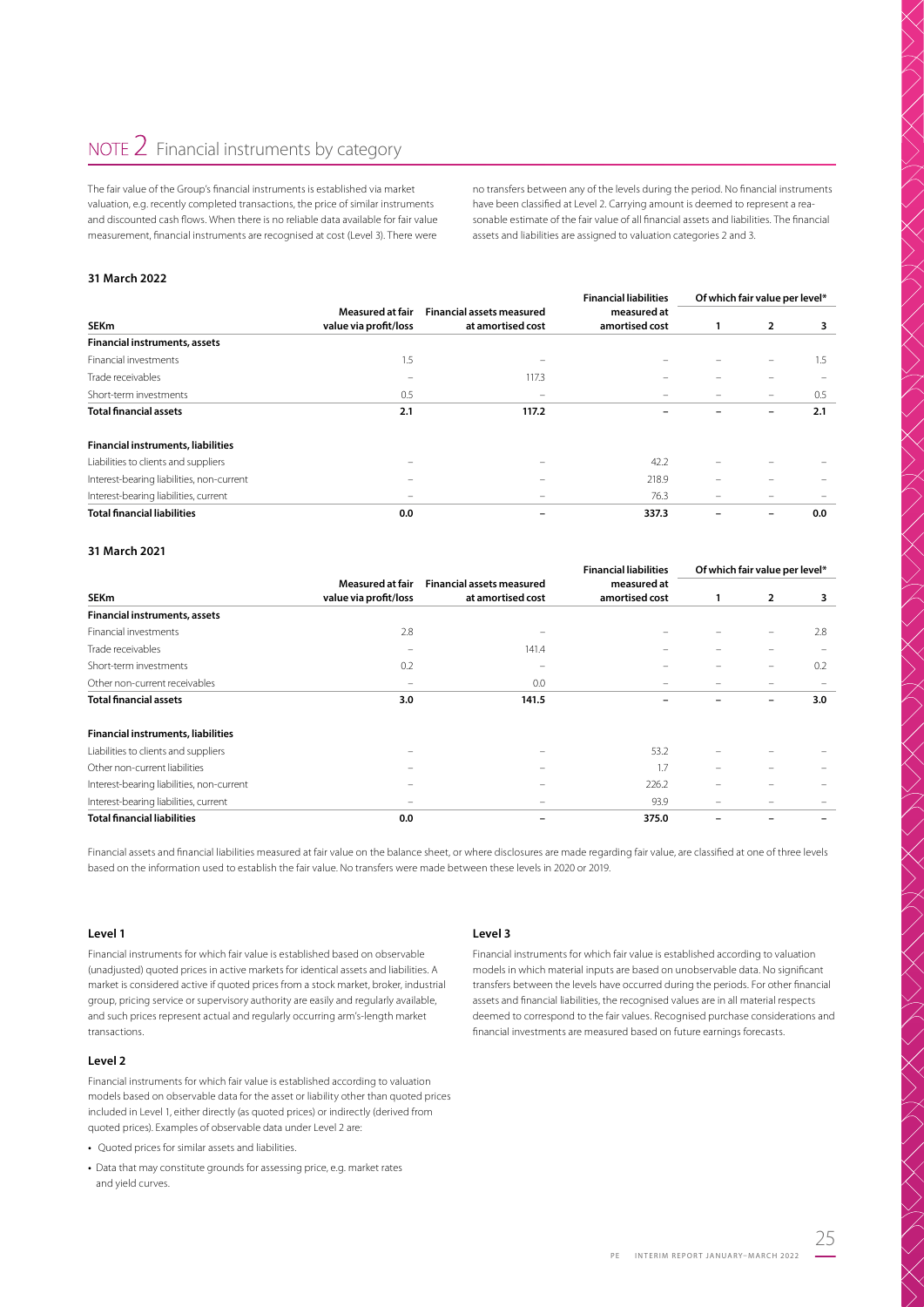The interim report's balance sheet is aggregated. Deferred tax assets are therefore netted against deferred tax liabilities. In order to illustrate the impact of such netting on the balance sheet, the table below shows how the various components affect the deferred tax asset and deferred tax liability.

### **Deferred tax effect**

| <b>SEKm</b>                           | 31 March<br>2022 | 31 March<br>2021 |
|---------------------------------------|------------------|------------------|
| Deferred tax assets                   |                  |                  |
| Loss carry-forwards                   | 1.8              | 2.3              |
| Non-current assets                    | 8.6              | 12.7             |
| Accrued expenses                      | 0.0              | 0.6              |
| <b>Total deferred tax assets</b>      | 10.4             | 15.5             |
| Deferred tax liabilities              |                  |                  |
| Untaxed reserves                      | 10.9             | 16.2             |
| Current assets                        | 17.4             | 15.3             |
| Non-current assets                    | 2.9              | 7.6              |
| <b>Total deferred tax liabilities</b> | 31.2             | 39.1             |
| Net deferred tax liabilities          | $-20.8$          | $-23.6$          |

# NOTE 4 Revenue breakdown

PE's revenue comprises one type of income relating to delivery of assignments to customers. Revenue is broken down based on the company's business areas, which are separated into the segments according to which PE follows up its operations. For further information regarding the Group's revenue recognition, please refer to the accounting policies detailed in the 2020 Annual Report.

|                                           |         | 3 months | 12 months |         |
|-------------------------------------------|---------|----------|-----------|---------|
|                                           | Jan-Mar | Jan-Mar  | Jan-Dec   | Rolling |
| <b>SEKm</b>                               | 2022    | 2021     | 2021      | 12 mths |
| Net revenue                               |         |          |           |         |
| Architecture                              | 43.2    | 42.2     | 160.8     | 161.8   |
| Management                                | 39.4    | 42.8     | 153.5     | 150.1   |
| Architecture & Management                 | 82.6    | 85.1     | 314.4     | 311.9   |
| Building                                  | 77.2    | 83.8     | 273.7     | 267.1   |
| Environment                               | 21.8    | 23.4     | 115.5     | 113.8   |
| Civil Engineering & Infrastructure        | 99.0    | 107.3    | 389.2     | 381.0   |
| Electrical, Telecommunications & Security | 45.5    | 63.6     | 213.0     | 194.9   |
| HVAC & Sanitation Design                  | 29.9    | 31.8     | 112.1     | 110.2   |
| Systems                                   | 75.4    | 95.5     | 325.2     | 305.1   |
| Internal eliminations                     | $-6.7$  | $-5.8$   | $-15.9$   | $-16.8$ |
| <b>Total</b>                              | 250.3   | 282.0    | 1,012.8   | 981.1   |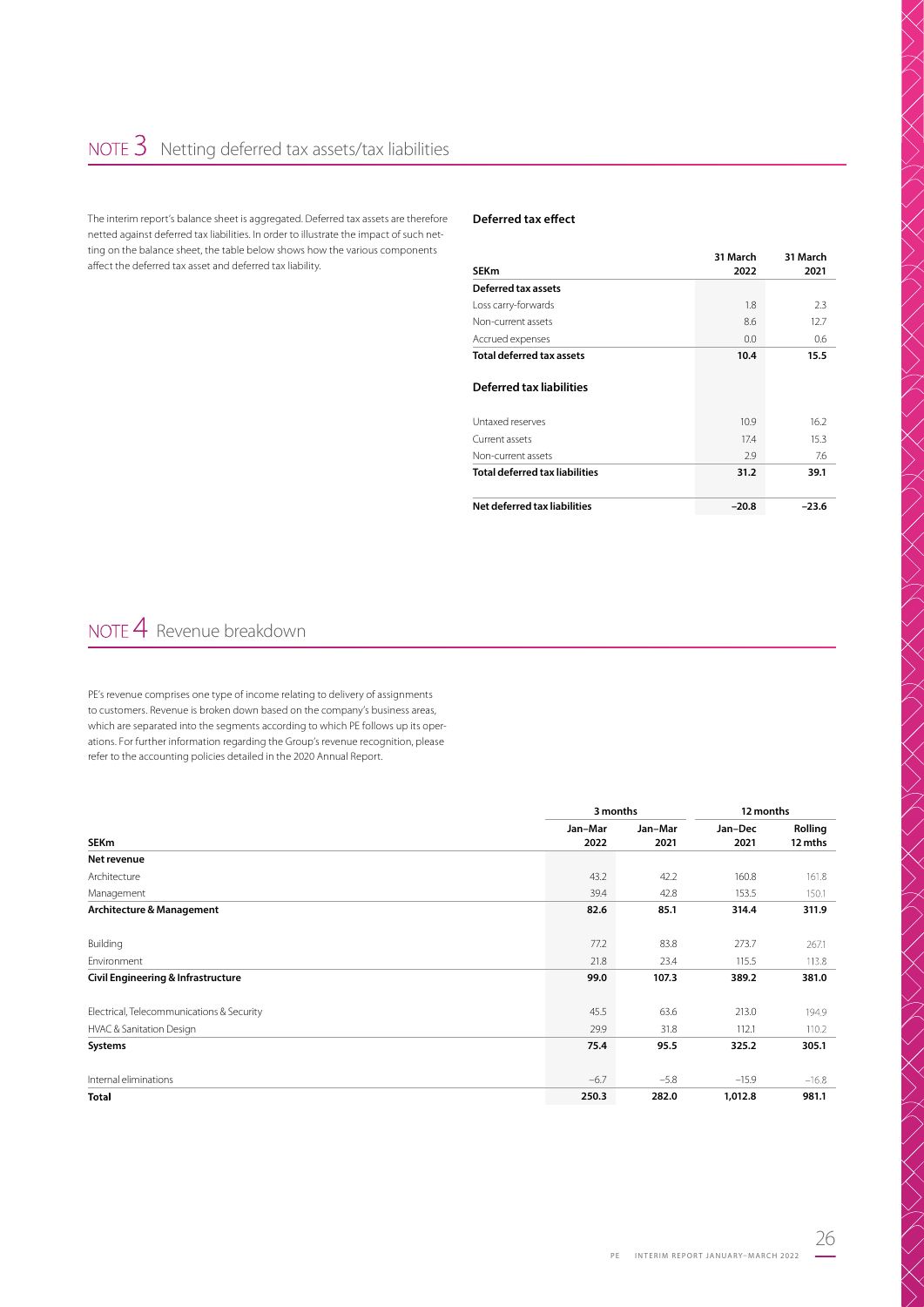# Key performance indicators, definitions –

This report contains financial metrics that are not defined in IFRS. These financial metrics are used to monitor, analyse and direct operations and to supply the Group's stakeholders with information about the Group's financial position, earnings and performance. These financial metrics are considered to be necessary to be able to monitor and control the development of the Group's financial targets and it is therefore appropriate to publish them regularly. Below is a list of definitions of the key performance indicators used in this report.

### Share-based metrics

### **Earnings per share**

Profit/loss for the year attributable to shareholders divided by a weighted average of the number of shares during the year

### Performance ratios

### **Return on equity**

Profit/loss for the year according to income statement excluding minority's share, as a percentage of average equity

#### **Return on capital employed**

Profit/loss after net financial items, including earnings from participations in associates with reversal of interest expenses, as a percentage of average capital employed

#### **Return on total capital**

Profit/loss after net financial items, including earnings from participations in associates plus finance costs, as a percentage of average total assets

### Financial measures

### **Acquisition-related items**

Defined as depreciation/amortisation and impairment of goodwill and acquisition-related intangible assets, revaluation of contingent considerations and gains and losses from divestments of companies, operations, land and buildings

#### **Average period of fixed interest**

Period of fixed interest weighted according to outstanding interest-bearing liabilities

#### **Average equity**

Average amount of recognised equity at 1 January and 31 December

#### **EBITA**

Operating profit/loss excluding acquisition-related items

### **Adjusted earnings**

Operating profit/loss adjusted for items affecting comparability

### **Items affecting comparability**

Items relating to terminated operations, significant restructuring, acquisition and integration expenses and IPO expenses

### **Asset turnover**

Net revenue divided by average capital employed

#### **Net receivables (-)/debt**

Interest-bearing liabilities less financial assets including cash and cash equivalents

### **Net revenue**

Net revenue is the total of invoicing for current projects

#### **Order intake**

The value of projects taken on and changes to existing projects during the current period

**LITA / XII / LI** 

() / X > / / /

X VII I X VII I X VII I X VII

#### **R12** Rolling 12 months

### **Interest coverage ratio**

Profit/loss after financial items plus finance costs divided by finance costs

#### **Leverage**

Net receivables (-)/debt divided by EBITDA, rolling 12 months

# **Equity/assets ratio**

Total equity as a percentage of total assets

### **Capital employed**

Total assets less non-interest-bearing liabilities including deferred tax liabilities. Average capital employed is calculated as the average of values at 1 January and 31 December

### **Margins**

**Operating margin**

Operating profit/loss as a percentage of net revenue

#### **EBITA margin**

EBITA as a percentage of net revenue

#### **Profit margin**

Profit/loss after financial items as a percentage of net revenue for the period

# Other key performance indicators

### **Number of employees**

Total number of employees, all forms of employment, at end of period

### **Utilisation rate**

Time charged to client in relation to total attendance

#### **Average number of FTEs**

Average number of employees during the year recalculated as full-time equivalents. The actual number of employees is higher due to part-time positions, and the fact that some employees only work for part of the year

#### **Calendar effect**

Average number of employees for the period multiplied by the difference in the number of available working days during the period, multiplied by average revenue/employee

#### **Average interest**

Nominal interest weighted according to outstanding interest-bearing liabilities at the balance sheet date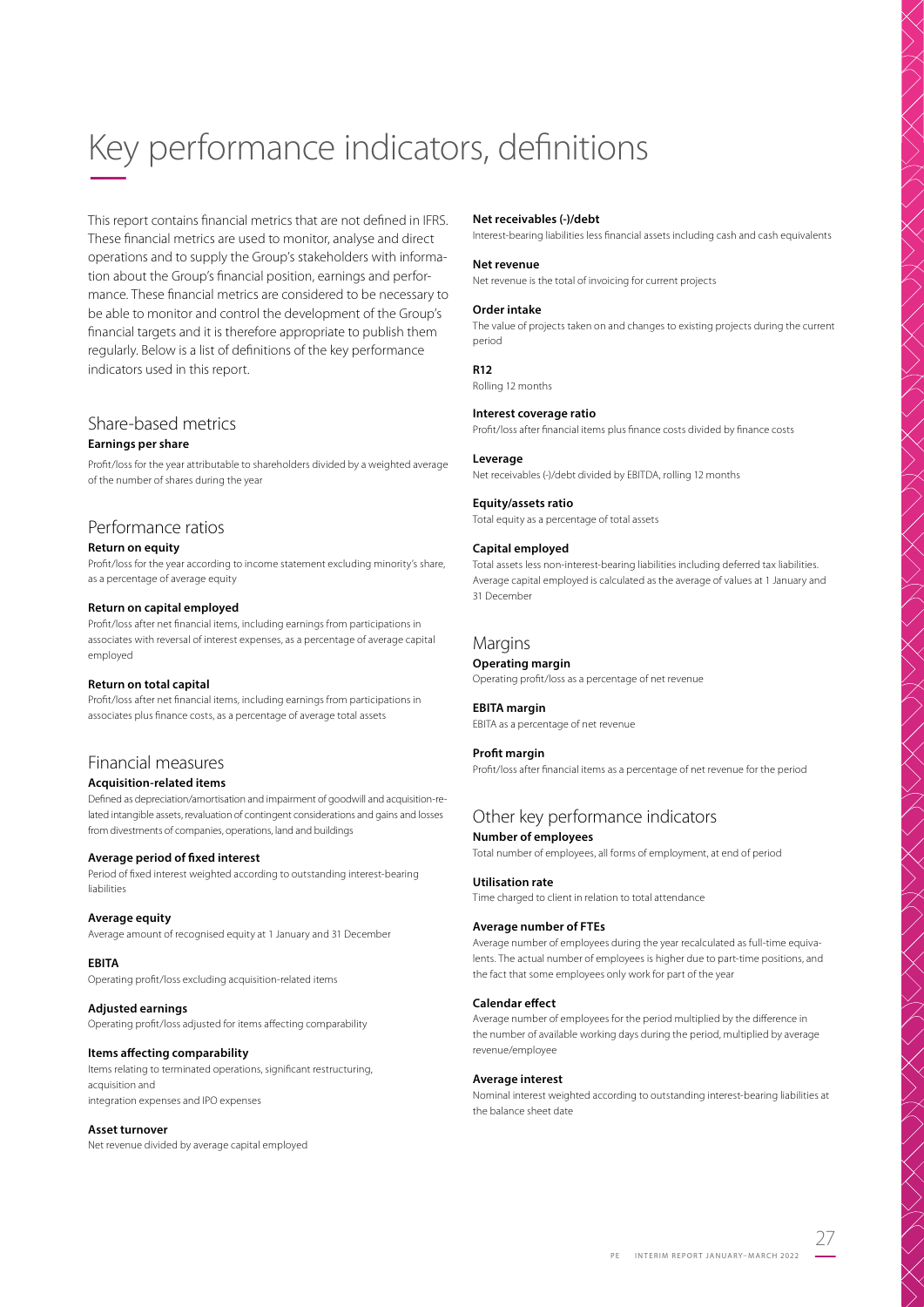# Calculations of financial performance measures not defined according to IFRS

Some of the descriptions and analyses presented in this interim report include alternative performance measures that are not defined by IFRS. The company is of the opinion that this information, in combination with comparable defined IFRS measures, is useful for investors, as it provides a basis for measuring operating earnings and the ability to repay liabilities and invest in the business. Company management uses these financial measures, together with the most directly comparable financial measures according to IFRS, when evaluating operating

earnings and value creation. These alternative performance measures should not be considered in isolation from, or as a substitute for financial information published in the financial statements in accordance with IFRS. The alternative performance measures that are reported do not necessarily need to be comparable with similar metrics published by other companies. Reconciliations are presented in the tables below.

|                                                            |                 | 3 months        |                 |                    |
|------------------------------------------------------------|-----------------|-----------------|-----------------|--------------------|
| <b>SEKm</b>                                                | Jan-Mar<br>2022 | Jan-Mar<br>2021 | Jan-Dec<br>2021 | Rolling<br>12 mths |
| Non-current, interest-bearing liabilities                  | 218.9           | 226.2           | 231.2           | 218.9              |
| Current, interest-bearing liabilities                      | 76.3            | 93.9            | 68.6            | 76.3               |
| Cash and cash equivalents including short-term investments | $-3.6$          | $-15.9$         | $-23.0$         | $-3.6$             |
| Net receivables (-)/debt                                   | 291.5           | 304.2           | 276.9           | 291.5              |
| Net receivables (-)/debt                                   | 291.5           | 304.2           | 276.9           | 291.5              |
| EBITDA, rolling 12 months                                  | 131.7           | 145.8           | 132.4           | 131.7              |
| Leverage                                                   | 2.2             | 2.1             | 2.1             | 2.2                |
| Operating profit/loss, EBIT                                | 18.1            | 15.5            | 39.9            | 42.5               |
| Net revenue                                                | 250.3           | 282.0           | 1,012.8         | 981.1              |
| Operating margin EBIT, %                                   | 7.2             | 5.5             | 3.9             | 4.3                |
| Operating profit/loss, EBIT                                | 18.1            | 15.5            | 39.9            | 42.5               |
| Acquisition-related items                                  | $-1.9$          | $-2.7$          | $-17.0$         | $-16.1$            |
| <b>EBITA</b>                                               | 20.0            | 18.2            | 56.9            | 58.6               |
| Net revenue                                                | 250.3           | 282.0           | 1,012.8         | 981.1              |
| EBITA margin, %                                            | 8.0             | 6.5             | 5.6             | 6.0                |
| Operating profit/loss, EBIT                                | 18.1            | 15.5            | 39.9            | 42.5               |
| Amortisation and acquisition-related items                 | $-19.7$         | $-23.0$         | $-92.5$         | $-89.2$            |
| Profit/loss before depreciation/amortisation, EBITDA       | 37.8            | 38.5            | 132.4           | 131.7              |
| Net revenue                                                | 250.3           | 282.0           | 1,012.8         | 981.1              |
| EBITDA margin, %                                           | 15.1            | 13.6            | 13.1            | 13.4               |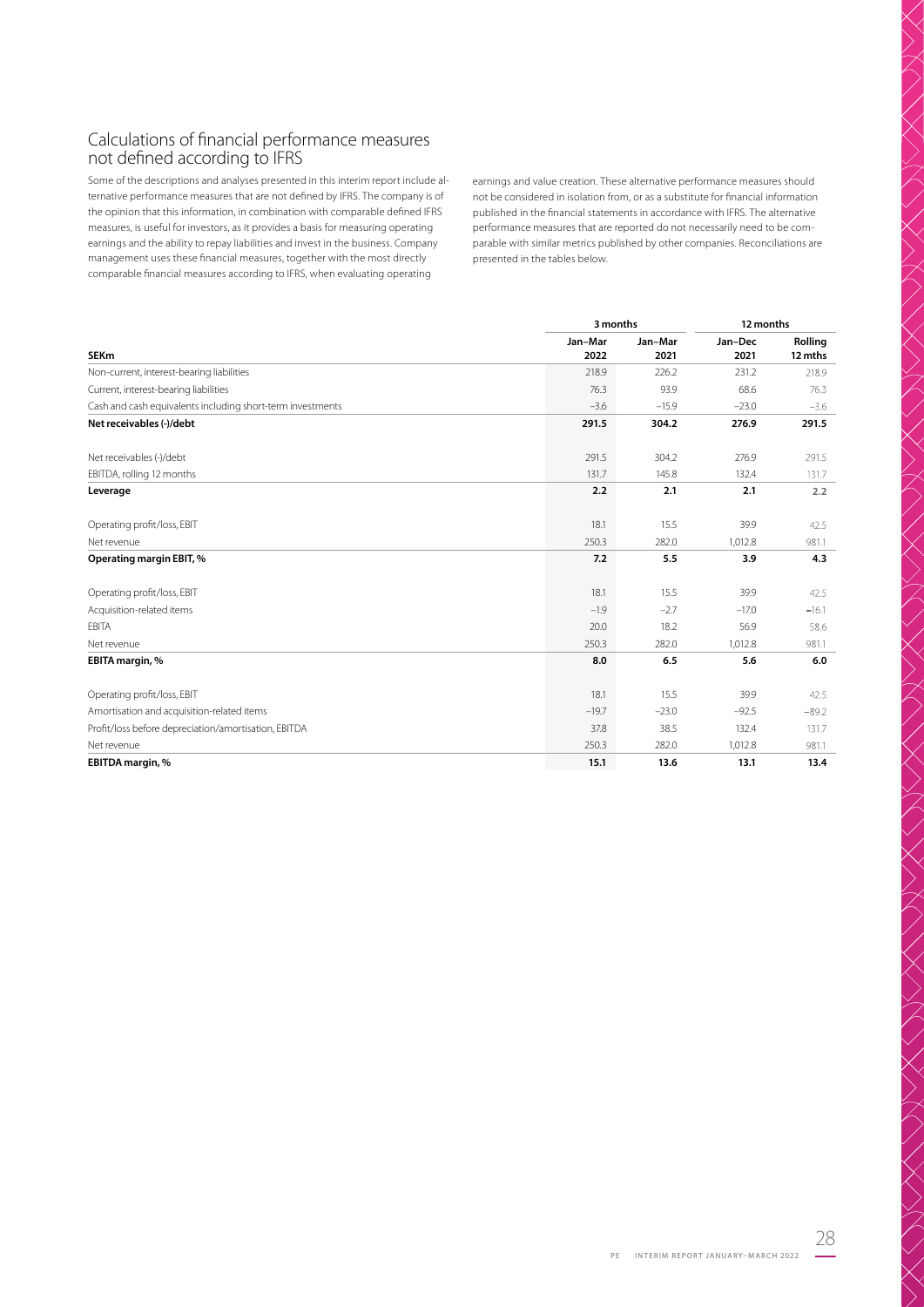# Net revenue growth

For clarification of net revenue growth, PE attributes growth partly to acquired growth and organic growth, and partly to the calendar effect.

|                                                                                                                                                 | 3 months |         |          | 12 months |         |          |
|-------------------------------------------------------------------------------------------------------------------------------------------------|----------|---------|----------|-----------|---------|----------|
|                                                                                                                                                 | Jan-Mar  | Jan-Mar |          | Jan-Dec   | Jan-Dec |          |
| <b>SEKm</b>                                                                                                                                     | 2022     | 2021    | Growth % | 2021      | 2020    | Growth % |
| Reported revenue                                                                                                                                | 250.3    | 282.0   | $-11.2%$ | 1.012.8   | 1.167.0 | $-13.2%$ |
| Adjustment for acquisitions/divestments/discontinued operations                                                                                 |          | $-21.5$ |          |           | $-13.5$ |          |
| Revenue adjusted for acquisitions/divestments/discontinued operations                                                                           |          |         |          |           |         |          |
| (organic growth)                                                                                                                                | 250.3    | 260.5   | $-3.9%$  | 1.012.8   | 1.153.6 | $-12.2%$ |
| Adjustment for calendar effect                                                                                                                  | $-2.1$   |         |          |           |         |          |
| Revenue adjusted for acquisitions/divestments/discontinued operations<br>and calendar effect (organic growth taking account of calendar effect) | 248.2    | 260.5   | $-4.7%$  | 1,012.8   | 1,153.6 | $-12.2%$ |

# Calendar effect days

Average number of employees for the period multiplied by the difference in the number of available working days during the period, multiplied by average revenue/employee.

| Quarter      | 2022  | 2021  | <b>Difference</b> |
|--------------|-------|-------|-------------------|
| Q1           | 62.0  | 61.5  | 0.5               |
| Q2           | 58.0  | 58.0  | 0.0               |
| Q3           | 66.0  | 66.0  | 0.0               |
| Q4           | 61.5  | 62.0  | $-0.5$            |
| <b>Total</b> | 247.5 | 247.5 | 0.0               |